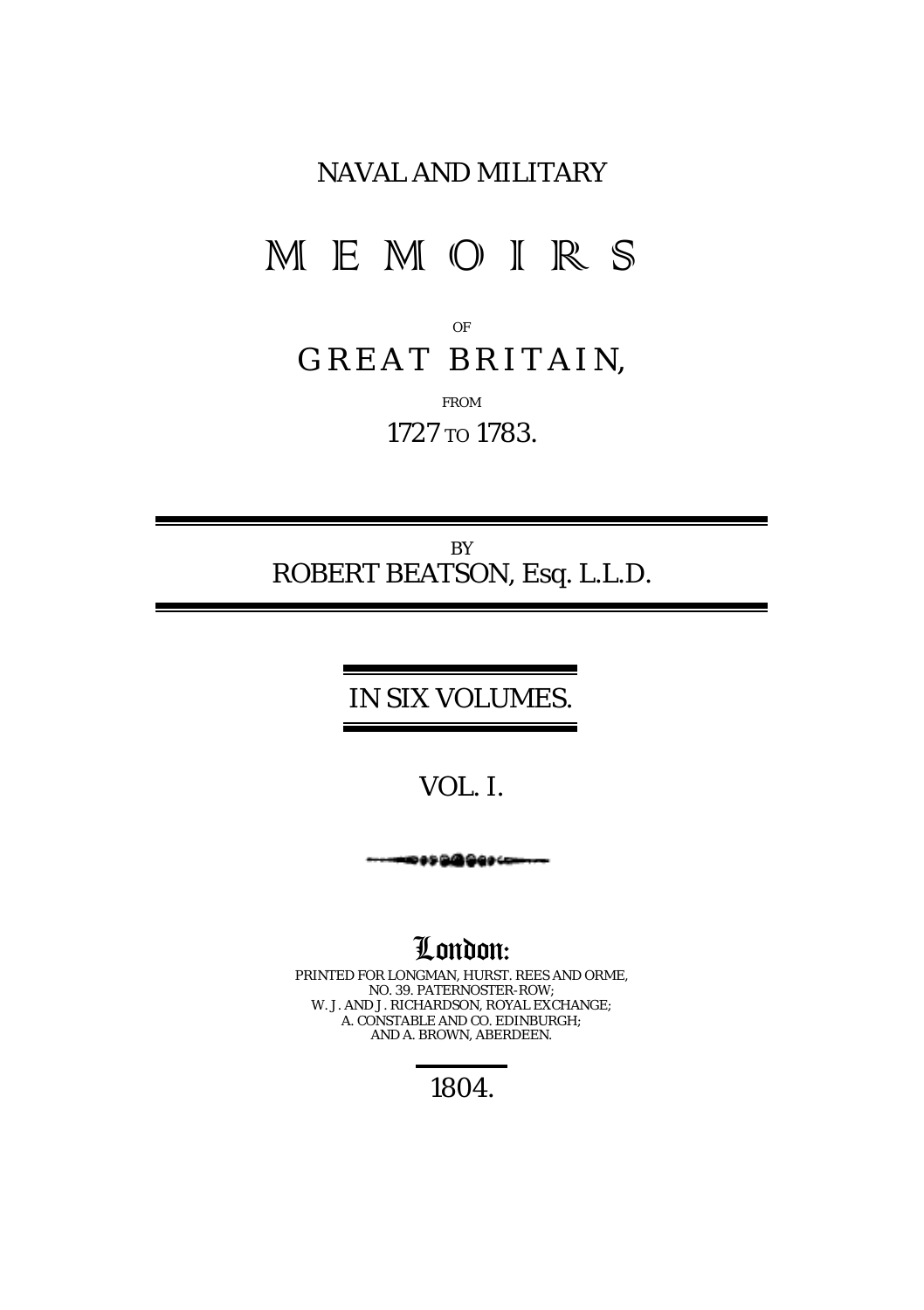Perhaps there never was a time more favourable for France to pursue her designs of invading Great Britain, or for the family of Stuart to renew its attempts to remount the British throne, than the present. Every thing appeared in their favour. The King was gone to visit his German dominions; and the Ministry had entered so deeply into the concerns of the House of Austria, that by far the greatest part of our army was on the Continent, supporting what was termed the common cause. Our coasts, indeed, were in a great measure unguarded, not more than eight thousand regular troops being in Great Britain at the time the rebellion broke out in Scotland. Notwithstanding that we had, so recently as 1744, escaped a French invasion in favour of the Pretender, yet we seem, at this time, to have been taken by surprise; having no fleet at sea to watch the motions of the enemy, a single cruizer being the first that gave the alarm of such an important event as that of their escorting the Pretender with a ship of the line and a frigate, on his voyage to Scotland.

Prince Charles Edward, the eldest son of the Pretender, had remained in France from the time that M. Roquefeuille's fleet had fled before that commanded by Sir John Norris, in hopes of a more favourable opportunity of invading Great Britain, and of asserting his claims to the throne. His hopes were flattered and encouraged by the advice and assurances of Cardinal Tencin. Nor is it at all to be wondered at, that a young man should entertain such expectations, when the weakness of Great Britain was pourtrayed to him much beyond what it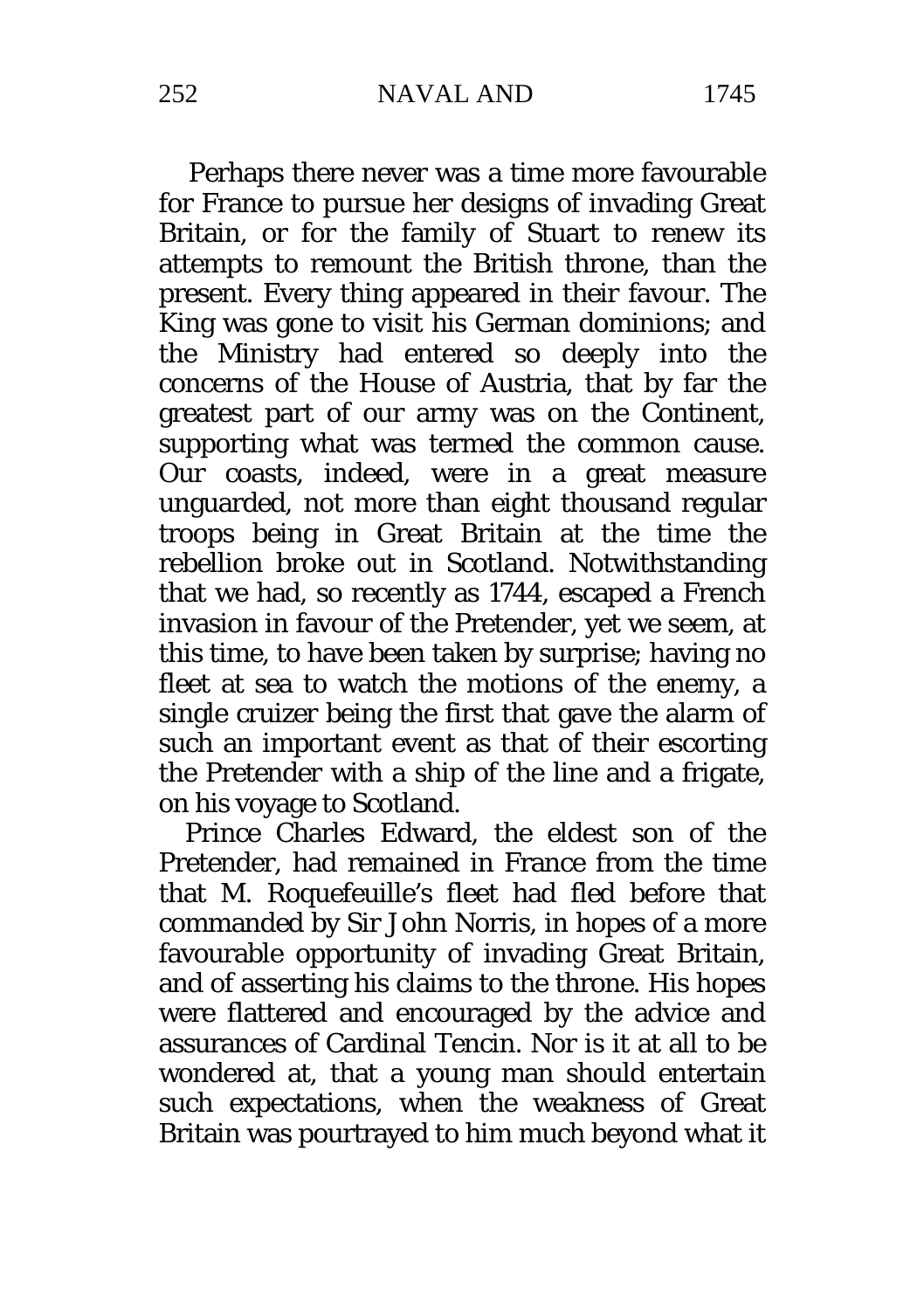really was; and when the persons with whom he or his confidents had consulted, had taught him to believe, that, to insure success to his cause, his presence alone was necessary, a great number of the principal nobility and gentry, as they said, being ready to rise in his favour.

His views of things, however, and those of the French Ministry, were widely different. The latter had scrutinized into the real situation of affairs, and were only desirous of raising a rebellion in the heart of Great Britain, in order to distract the state, and to cause a temporary diversion in their favour. They knew too well, that such a design as that of invading England, would soon be crushed. They afforded the young Adventurer ample professions of support, indeed; but these they never meant to fulfil: well foreseeing, that the farther they engaged in this chimerical project the greater would be the loss they might sustain in the end. Like by-standers at play, they thus hoped to discover more than those who were engaged in the game. They knew there was a great difference between the present times and those of the year 1715. For asserting the claims of the exiled family of Stuart, there was then a considerable number of adherents; and the line in which the law had settled the succession to the Crown, was looked on by many as only the deed of an interested faction. Thirty years had made a wonderful change. The nation had the enjoyment now of civil and religious liberty in the fullest extent. There was no vexatious exertion of the royal prerogative, to sour or alienate the affections of the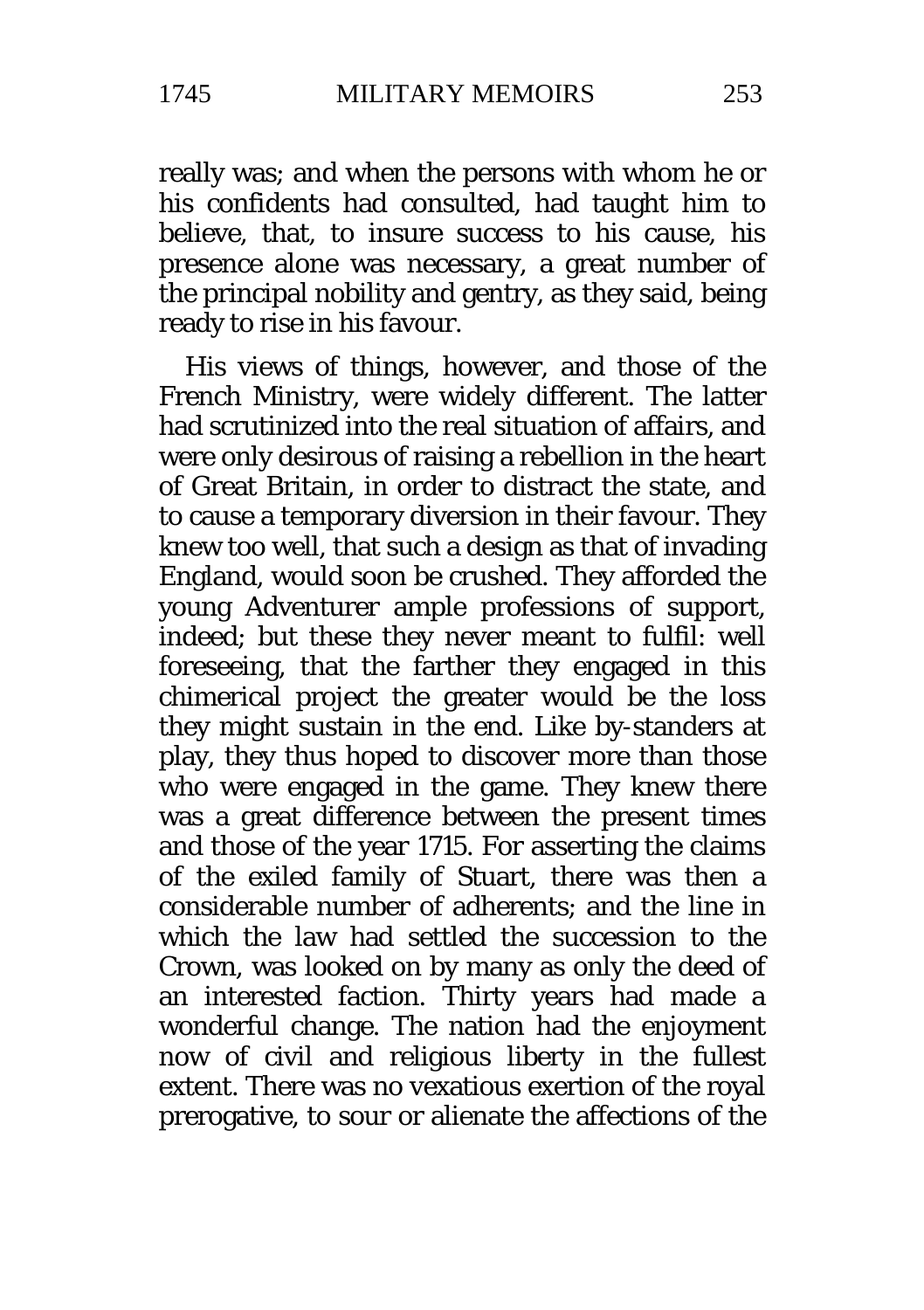subject. Both England and Scotland were sufficiently sensible of the advantages which they had derived from the union of the two kingdoms. They considered it in its true light, as being the genuine source of a wide and extended commerce, of thriving manufactures, and of a maritime strength, which, if properly exerted, was capable of protecting the nation both at home and abroad, and of making Great Britain respectable in every quarter of the world. The advantages were many; and the security already enjoyed so very ample, that people who had any thing to lose could hardly be expected to aim at a change by which they could not be bettered. The blessings enjoyed under the illustrious and benign House of Brunswick were such, that its adherents became, if possible, everyday more strongly attached to the family. Many had been brought over to the Brunswick cause, while others supported it from motives of private interest; so that the adherents of the House of Stuart were greatly diminished in number as well as in power; and of those who joined Prince Charles, by far the greater part, although composed of persons of rank, were men of law or desperate fortunes Buoyed by the hopes of a throne, and ignorant of the real state, as well as number of his friends in Great Britain, Prince Charles determined on making a trial of his fortune. Being furnished with a sum of money, and a supply of arms on his private credit, he, without the knowledge of the Court of France, wrote letters to his friends in Scotland, explaining his design and situation, and naming the place he intended to land at, fixing at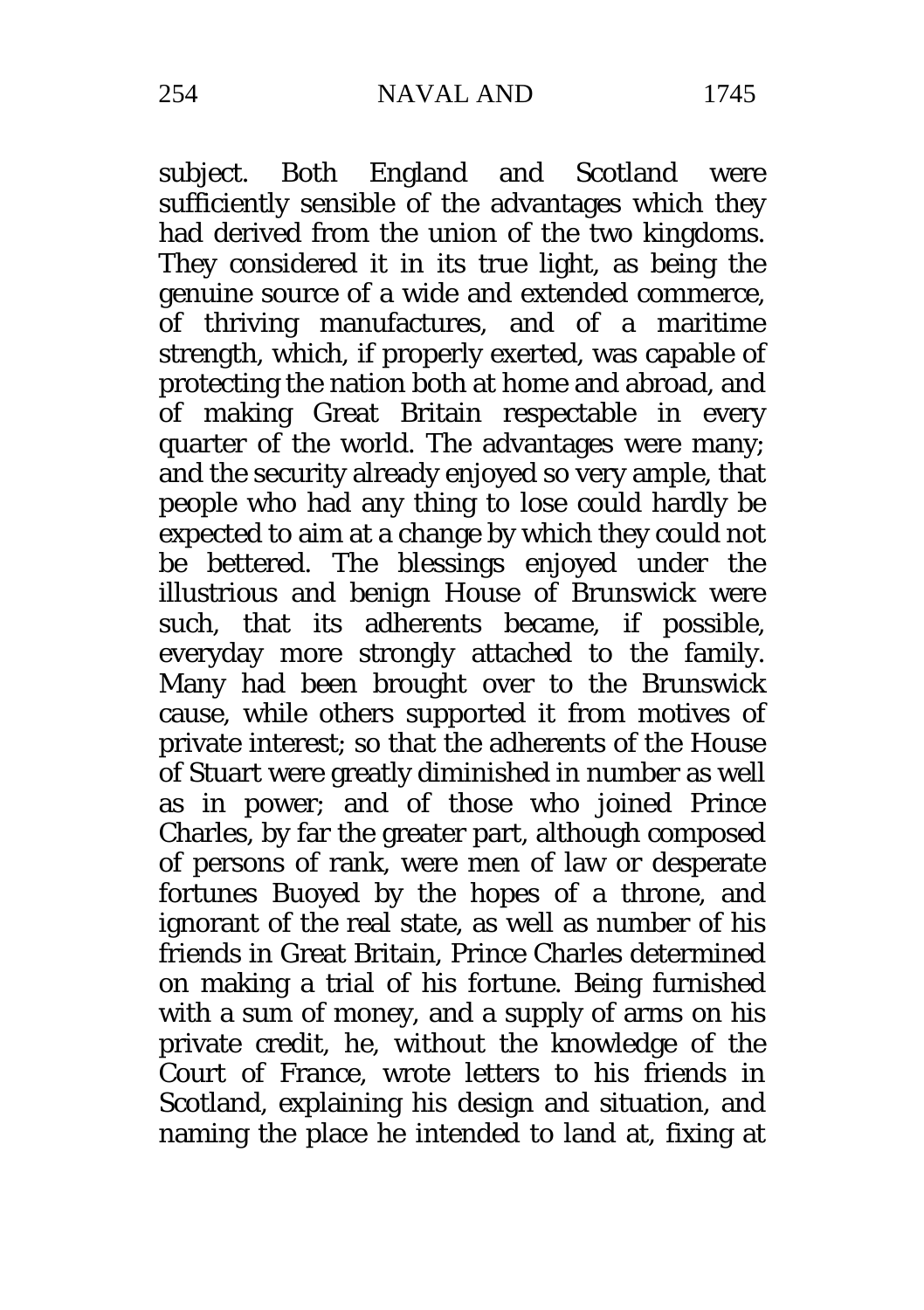the same time on a signal, by which they might know his ships when they appeared. With a slender retinue he embarked at St Nazaire, on board of a small frigate, furnished him by a merchant of Nantz, of Irish extraction[\\*.](#page-4-0) He had arms for near two thousand men, and about 2000l. in money. His principal attendants were, the old Marquis of Tullibardin, whom they styled Duke of Athol; Sir Thomas Sheridan; Mr Macdonald, who was to be Quarter Master General of the rebel army; Mr O'Sullivan, Mr O'Neille, and some few more. They sailed the 7th of July 1745. When off Belleisle, they were joined by the Elizabeth, a French ship of war of sixty-four guns, who had orders to escort the frigate round Ireland, to the Western Islands of Scotland.

On the 9th of July, in lat. 47. 57. N. they were discerned by Captain Piercy Brett in the Lion of fifty-eight guns, and 440 men[†,](#page-4-1) who immediately gave chace to them. At five o'clock, he ran alongside the Elizabeth, and began the attack within pistol-shot. Both continued warmly engaged till ten o'clock, by which time the Lion's rigging was cut to pieces, her mizen mast, mizen top-mast, main yard, fore-top-sail yard, and maintop-sail-yard shot away, and all her lower masts and top-masts very

<span id="page-4-0"></span>Mr Walsh, who, likewise, by his interest, procured him the Elizabeth of sixty-four guns, to escort him to Scotland.

<span id="page-4-1"></span>

| <sup>†</sup> Viz. 380 sailors, of whom were killed |     | -39. |  |
|----------------------------------------------------|-----|------|--|
| 60 marines.                                        | do. | 16.  |  |
| 440                                                |     | 55.  |  |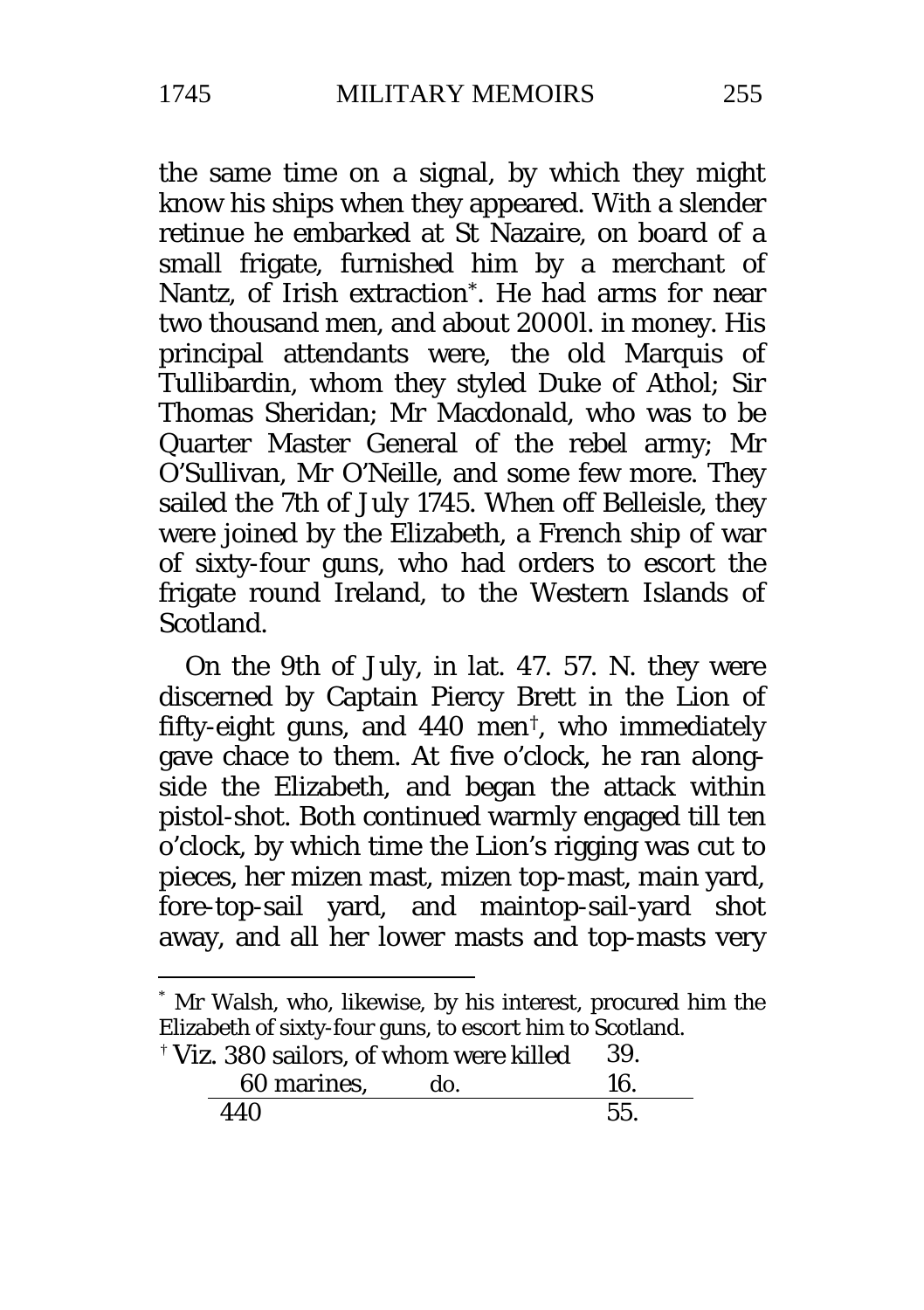much wounded; so that she lay muzzled in the sea, incapable of making sail. The French ship, which had suffered very much, but less in her rigging than the Lion, several of her gun ports beat into one, set some fail, and made off. The smaller vessel, at the beginning of the action, made two attempts to rake the Lion, but was soon beat off by her stern-chace; after which she lay at a considerable distance, till the action was ended, when she set all the fail she could crowd, and made off. The Lion had fifty-five men killed, and one hundred and seven wounded, seven of whom died very soon. Captain Brett was wounded, and much bruised in the arm. The master had his right arm shot off in the beginning of the action. All the Lieutenants were wounded, yet none would quit their posts, except the first, who, about nine o'clock, was so exhausted by the loss of blood, that he was obliged to be carried below. Of the enemy, as was afterwards learned, their Captain and sixty-four men were killed, and one hundred and forty wounded. This rencounter was a very great loss to the Pretender; as on board the Elizabeth, besides a great quantity of arms, stores and money, were above one hundred officers, many of them expert engineers, who, out of regard to him, had voluntarily engaged in his service.

Lieutenant Walter Graham of the marines behaved so well in this action, that by the recommendation of the first Lord of the Admiralty, he was afterwards promoted to a troop in the 4th regiment of dragoons.

The frigate pursued her voyage, and reached the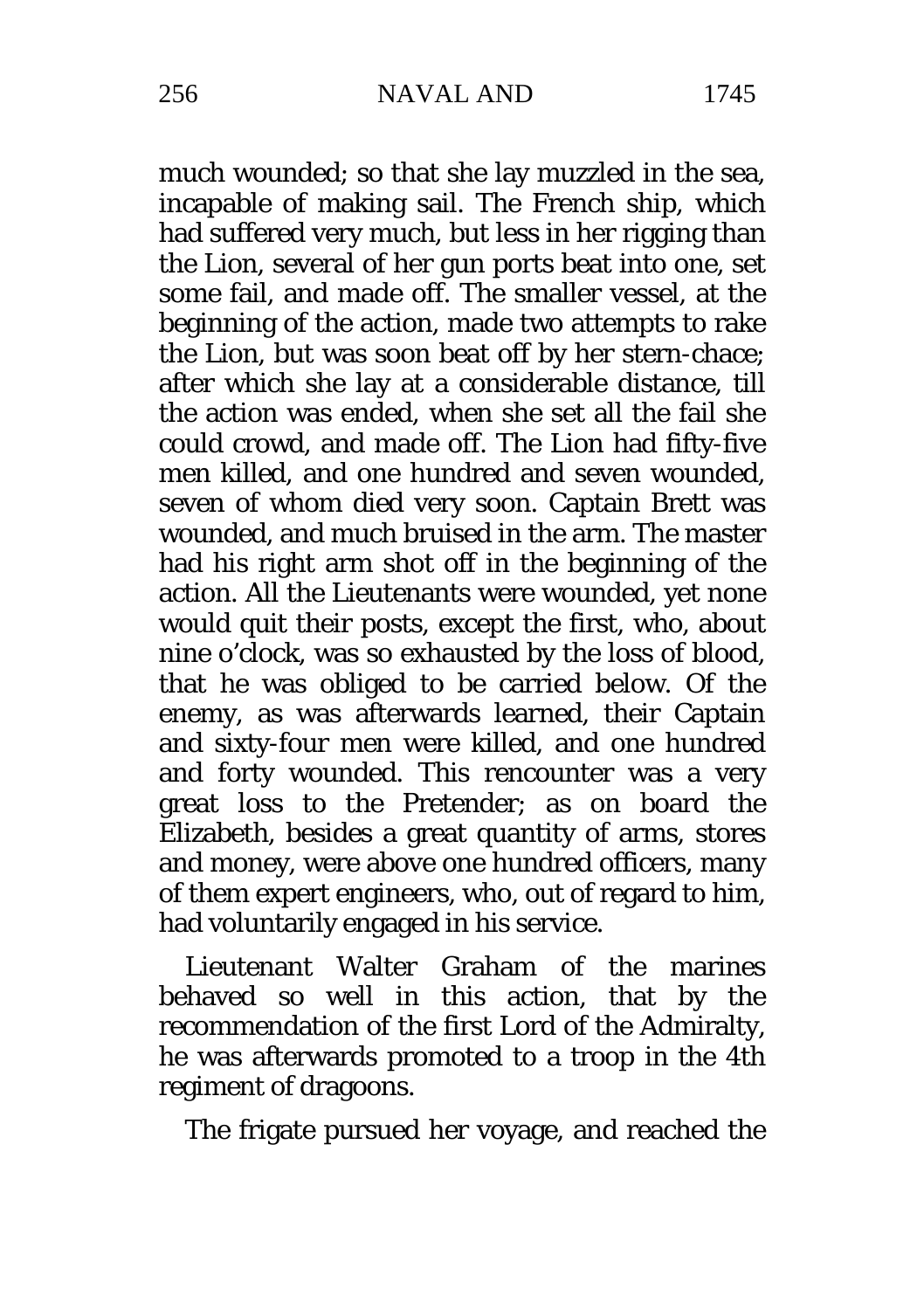coast of Lochaber the end of July, where she landed the young Pretender and his attendants. He lost no time in repairing to the house of Mr Cameron of Lochiel, a respectable cheftain, and a strong adherent to the House of Stuart. But when Mr Cameron saw that the Prince was only accompanied by a few friends, and that he was so very poorly equipped for such a desperate attempt, he was much concerned; as he well knew the number of men that could be mustered from among the disaffected Clans, was by no means equal to a design of such magnitude; as also how very little reliance could be placed on the promises of France. He therefore did all that lay in his power to persuade the Prince to relinquish the enterprize for the present; to wait a more favourable opportunity, and until he was supported in such a powerful manner as to insure success; for, in their present circumstances, he clearly foresaw, that the attempt would end in certain ruin to himself and his adherents. This was the first time that ever the young Adventurer had such plain truths told him, or that ever he had heard such a true representation of his affairs. But, far from profiting by such advice, he rejected it, and resolved to follow out the plans which his ill-informed friends had suggested to him. In this he showed how much he resembled his grandfather James II. in his obstinacy; and, ere long, he convinced his followers, that there were many other particulars in which they were greatly alike. Mr Cameron used every method to bring the young Adventurer over to his opinion. He observed, that a defeat at this time would crush all his hopes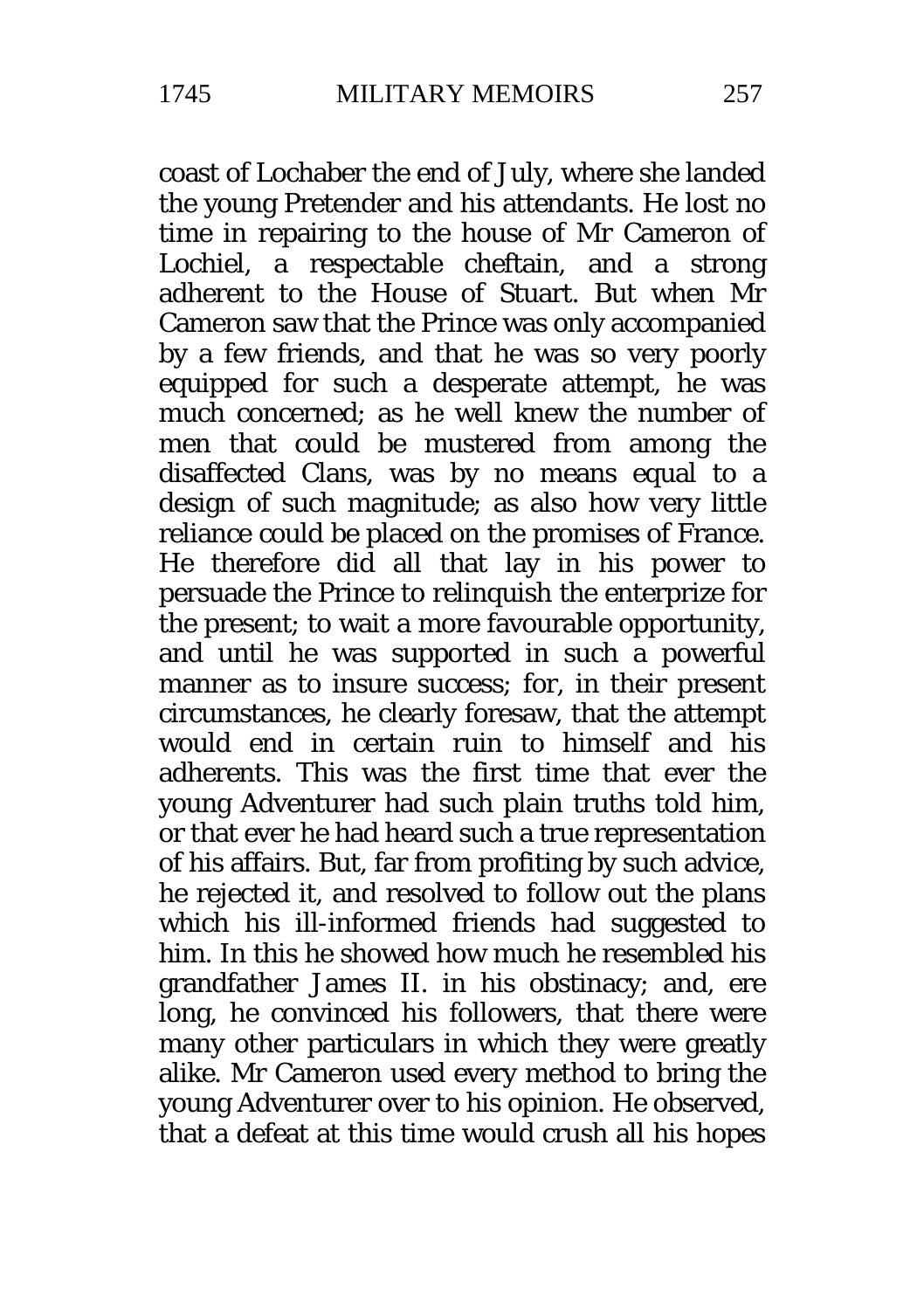for ever. This, however, had no sort of effect; and Charles resolved to listen to nothing further on the subject. He even upbraided Mr Cameron with a change of sentiments, and said, that if he was afraid to follow his fortune, he would try it without him. On this, the brave cheftain replied, Fear, he was an utter stranger to; and that, to convince him his loyalty was unshaken, he would follow his fortune, although, in so doing, he saw inevitable ruin to himself and family. Accordingly the young Pretender hoisted his standard on the 12th of August; and many of the disaffected Clans repaired to it, he styling himself Prince Regent.

Intelligence of this transaction soon reached London. On the first news of the Pretender having embarked from France for Scotland, the Lord Justices had, on the 1st of August, published a proclamation, offering a reward of 30,000l. to any person who should seize and make him prisoner.

On the 31st of August, the King returned to London, to the great joy of all his faithful subjects. Loyal addresses poured in from every quarter; and the most effectual measures were taken to suppress the rebellion.

Sir John Cope, who commanded the little military force which was then in Scotland, and who were mostly employed in making roads, or else dispersed in garrisons, collected his army, if an army it could be called, and made all the haste he could to prevent the rebels from descending into the low country. But when he got within thirty miles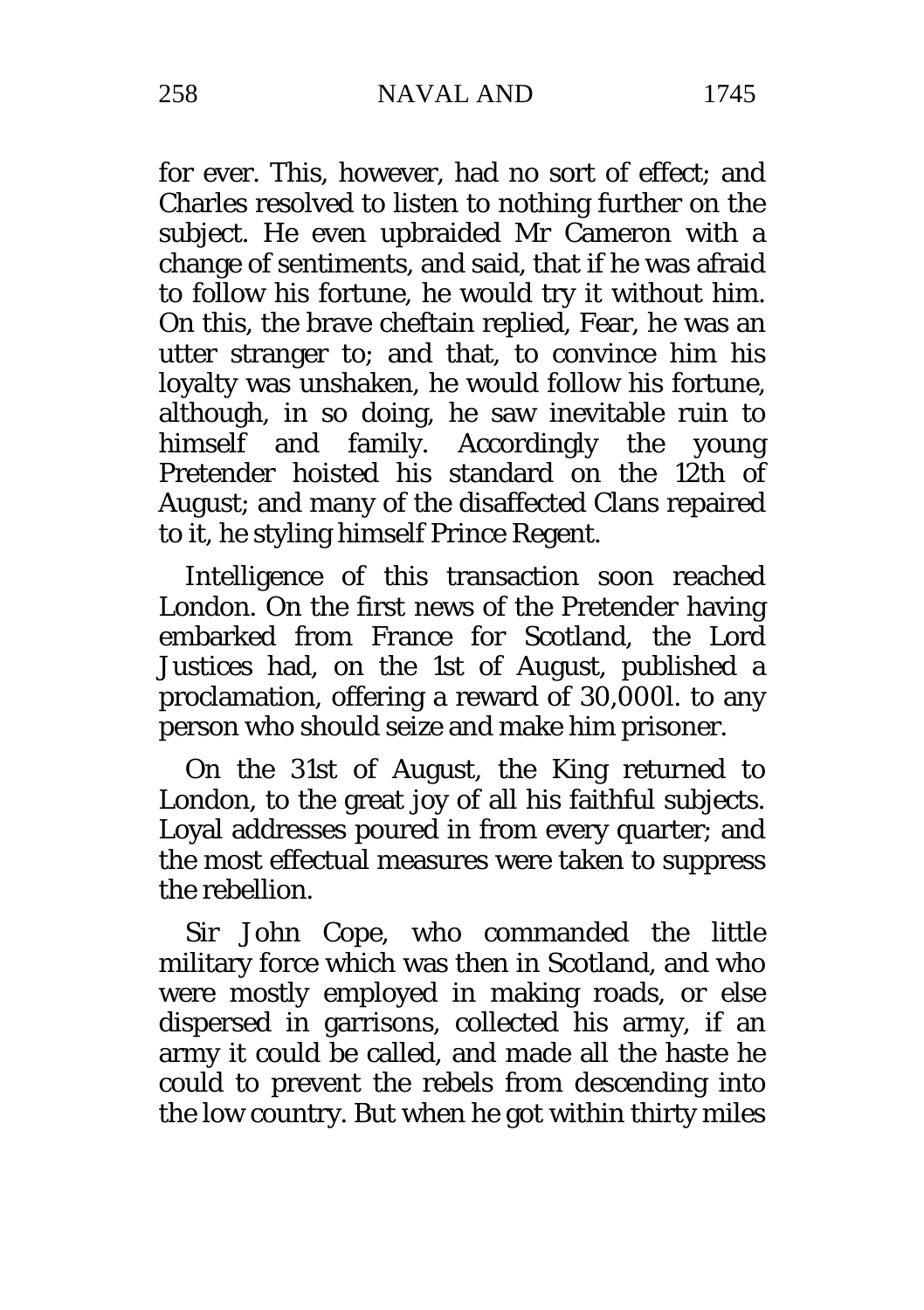of the insurgents, he learned that both their numbers, and the post they occupied on the mountain of Corriarach, which lay directly in his route, were by far too strong for him to attack them with any hopes of success. The rebels waited with anxious expectation for the approach of Sir John Cope with his troops, whom they resolved to meet, well knowing that the defeat of that army would leave Scotland at their mercy; and that a victory at the commencement of their operations would bring them a great accession of strength. But he deceived them, by sending a detachment forward some miles on the road of Corriarach, who had orders to join him again: while with the main body he took the road to Inverness.

On this, the rebels quitted the mountains, and descended like a torrent into the low country, gathering strength as they went along. They took possession of Perth, Dundee, &c. and, proceeding to Dumblane, they crossed the river Forth, a little above the town of Down, seemingly with an intention of directing their route towards Glasgow; but, turning suddenly to the east, they proceeded to Edinburgh. That city, being incapable of making a long defence, they obtained possession of in a few days, when the Pretender had his father proclaimed King of these realms at the cross by the officers at arms. He at the same time published other proclamations and declarations, by one of which he dissolved the union of the two kingdoms, as being highly prejudicial to Scotland. A proof how little he understood not only the true interest, but also the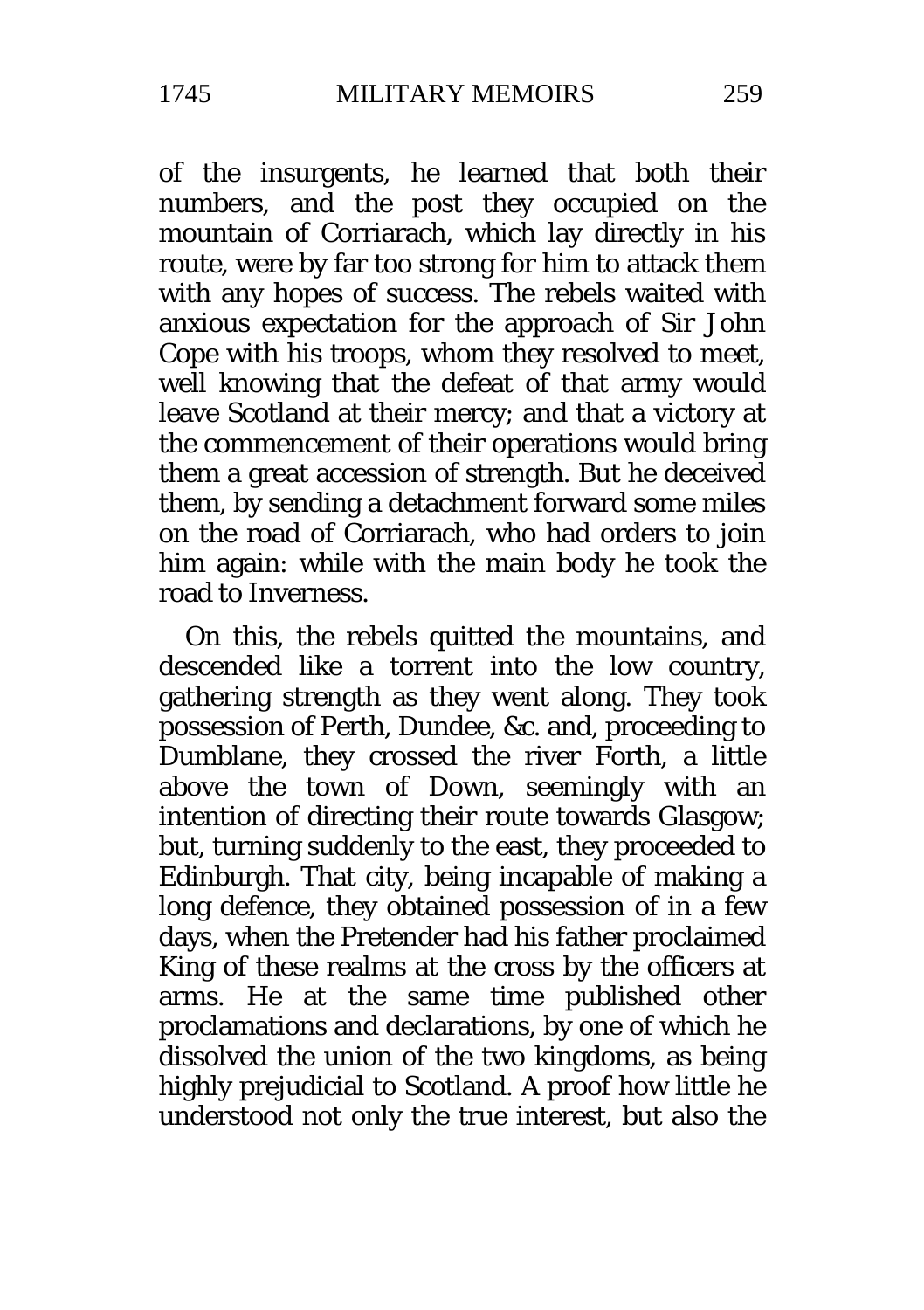constitution of this nation; for nothing had contributed more to the prosperity of both countries, than the union: and his dissolving it by his own authority alone, sufficiently showed that he still trode in the same arbitrary paths his ancestors had done, and that he meant to establish a right to dispense with the laws of the land whenever they interfered with his designs or wishes. He took up his quarters at the Royal Palace of Holyroodhouse, and kept a sort of court there.

In the mean time, Sir John Cope was not idle, but used all his endeavours to prevent the capital from falling into the enemy's hands. Without stopping at Inverness, he marched his troops for Aberdeen, where he embarked them on board vessels provided for the purpose, and, as soon as the wind permitted, sailed for Dunbar, a sea port about thirty miles east of Edinburgh. Here he disembarked his troops and cannon, which consisted only of some field-pieces, and marched towards the capital. At Haddington, he was joined by two regiments of dragoons, under the command of Brigadier-General Fowke; the whole of his forces, however, were short of two thousand men. On the 20th of September, he encamped on a little plain above the town of Prestonpans, seven miles east from Edinburgh, where he determined to wait for the rebel army. who, he learned, was resolved to fight him. The situation which Sir John Cope chose, was the only one between it and Edinburgh, where his cavalry (for in that his principal strength consisted) could act with vigour. He drew up his little army with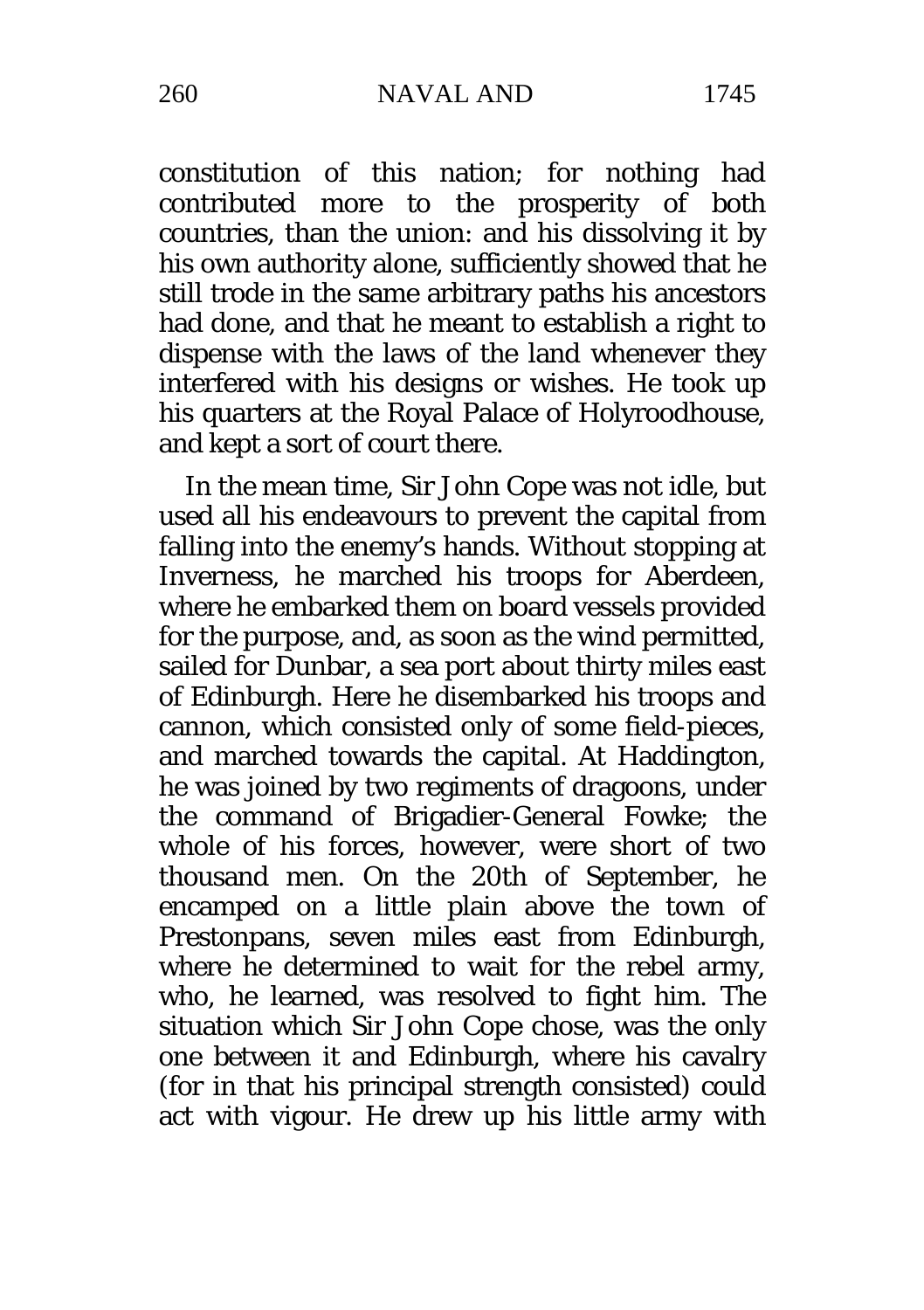judgment, and placed his cannon in such manner as to annoy the rebels very much in their approach to attack his front. The rebel army was considerably stronger than the King's. They had advanced as far as Tranent on the 20th, and lay on their arms all night. Sir John Cope ordered his cannon to play on them, which incommoded them a good deal.

Very early on the morning of the 21st, the rebel army was in motion on the heights, and marching eastward, with a view to take the King's army in flank; but Sir John Cope attended so well to all their movements, and changed his position from time to time, with so much quickness, as to present a strong and well compacted front, wherever they threatened an attack. At length, forming themselves into three columns, they came down from the heights with the greatest impetuosity, and began their attack on the royal artillery. Their design did not escape Sir John Cope's observation; and he accordingly ordered Lieutenant-Colonel Whitney to charge this column of the rebels with a squadron of dragoons. This officer immediately advanced with great intrepidity; but when at a little distance from the rebels, his men became panic-struck, and fled in the most shameful manner. He used every effort to rally them, and lead them on to the attack, but in vain: he was desperately wounded in the action. This disgraceful fright spread like wildfire through the rest of the King's troops; all the exertions of their officers proved ineffectual; and, in less than half an hour, the rebels obtained a complete victory. The loss on the King's side might be about five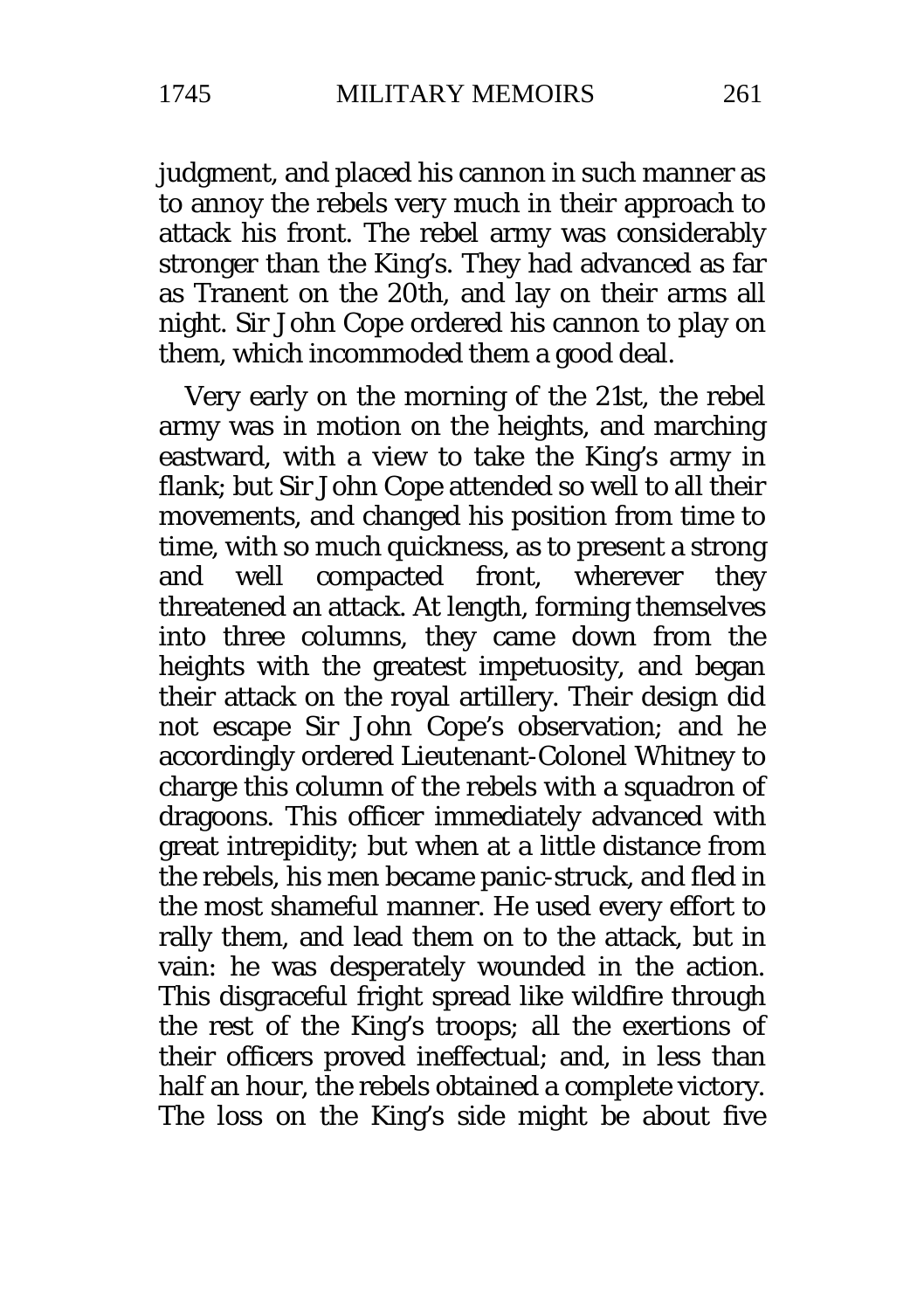hundred men, killed, wounded, and prisoners. The loss of the rebels was very inconsiderable. Sir John Cope collected the scattered remains of his army at Lauder, and retired to Berwick.

This victory gave great influence to the rebels; and a number of infatuated people, who before had hesitated as to the party they should really espouse,<br>now declared themselves, and ioined the now declared themselves. Pretender's standard. The consternation this defeat occasioned, is not to be expressed. England, as to land forces, was in a very defenceless condition. Luckily, however, the young Adventurer did not follow the advice of the most sensible and intelligent of his adherents, which was, to march directly into England, and, with all expedition, to endeavour to reach the capital. This might have been attended with the most serious consequences. But the hopes of reducing the castle of Edinburgh, made him lose the only opportunity he had, during the whole prosecution of his wild and ill-concerted scheme, of attaining its object. He continued the mockery of royalty at the Palace of Holyroodhouse; when, finding all his efforts to subdue the castle in vain, he came at length to the resolution of<br>marching southwards: and, on the 6th of marching southwards; and, November, he appeared before the city of Carlisle.

In the mean time, Lord John Drummond, uncle to the Duke of Perth, arrived at Montrose with a detachment of a Scots regiment in the French service, and several French piquets. A declaration was immediately published by him, setting forth, that he was come by order of the King of France, to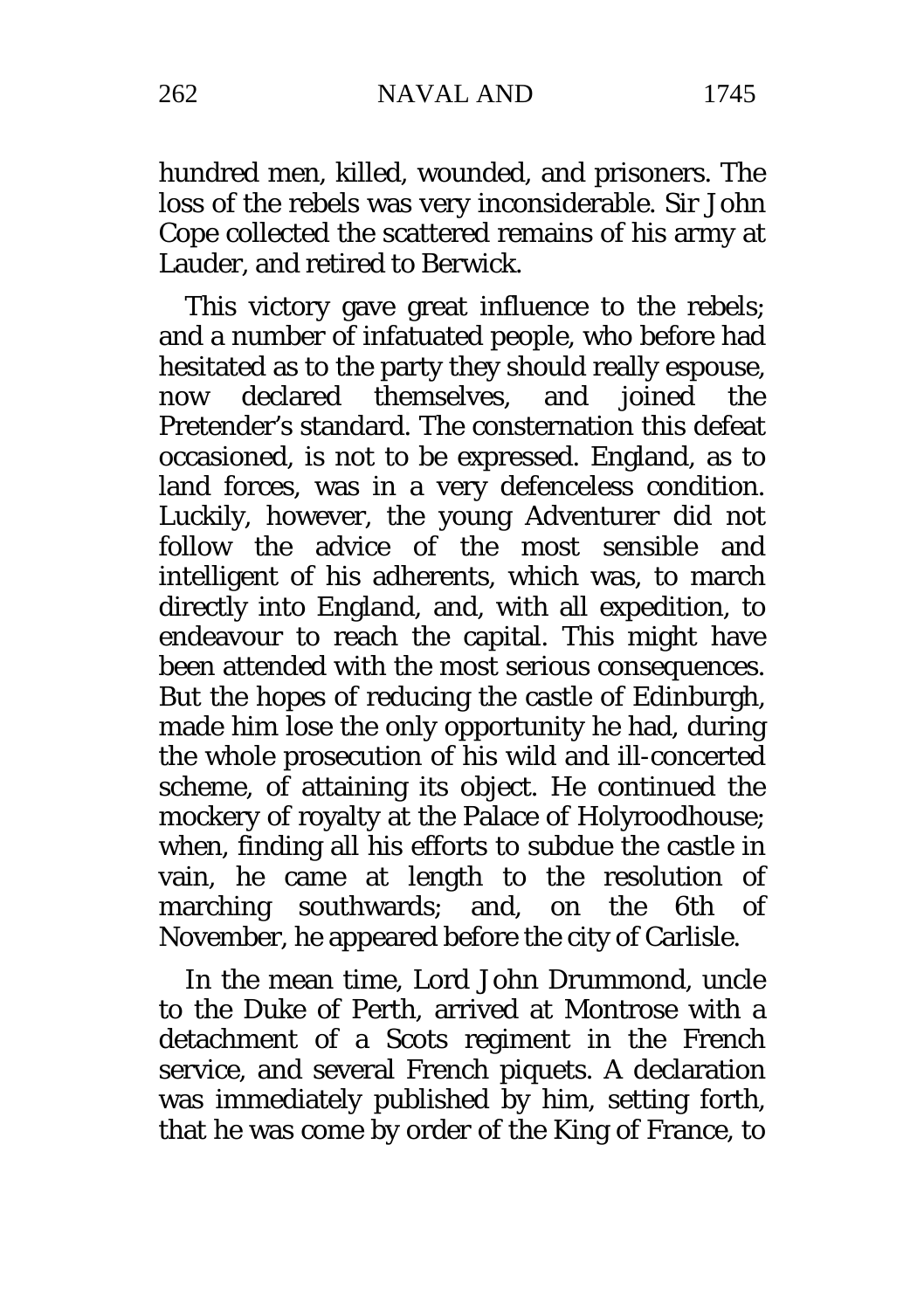succour his ally the Prince of Wales, Regent of Scotland, and to make war against the King of England, Elector of Hanover. This detachment seems to have been sent in a great measure to render the services of the six thousand Dutch troops, now arrived in England, of no avail. These auxiliaries had unfortunately composed part of the garrisons of Tournay and Dendermond; and when they surrendered, it was stipulated that they should not serve against France for the space of eighteen months from that time. To oppose the Scots insurgents, was no infraction of the capitulation; but now that the French troops had appeared, the case became altered, and it was found necessary to send home the troops belonging to the States General, and to bring over six thousand Hessians in their place. On their arrival, they were ordered directly to Scotland, and proved of considerable service.

During the Pretender's irruption into England, the well-affected in Scotland did not fail to exert themselves to the utmost. Among the loyalists of the North, none appear with more glory than the renowned Duncan Forbes[\\*](#page-12-0) of Culloden, Lord

<span id="page-12-0"></span> <sup>\*</sup> Dr Smollet gives the following character of this truly great man: "A man of extensive knowledge, agreeable manners, and unblemished integrity. He procured commissions for raising twenty independent companies; and some of these he bestowed upon individuals, who were either attached by principle, or engaged by promise to the Pretender. He acted with indefatigable zeal for the interest of the reigning family, and greatly injured an opulent fortune in their service. He confirmed several chiefs, who began to waver in their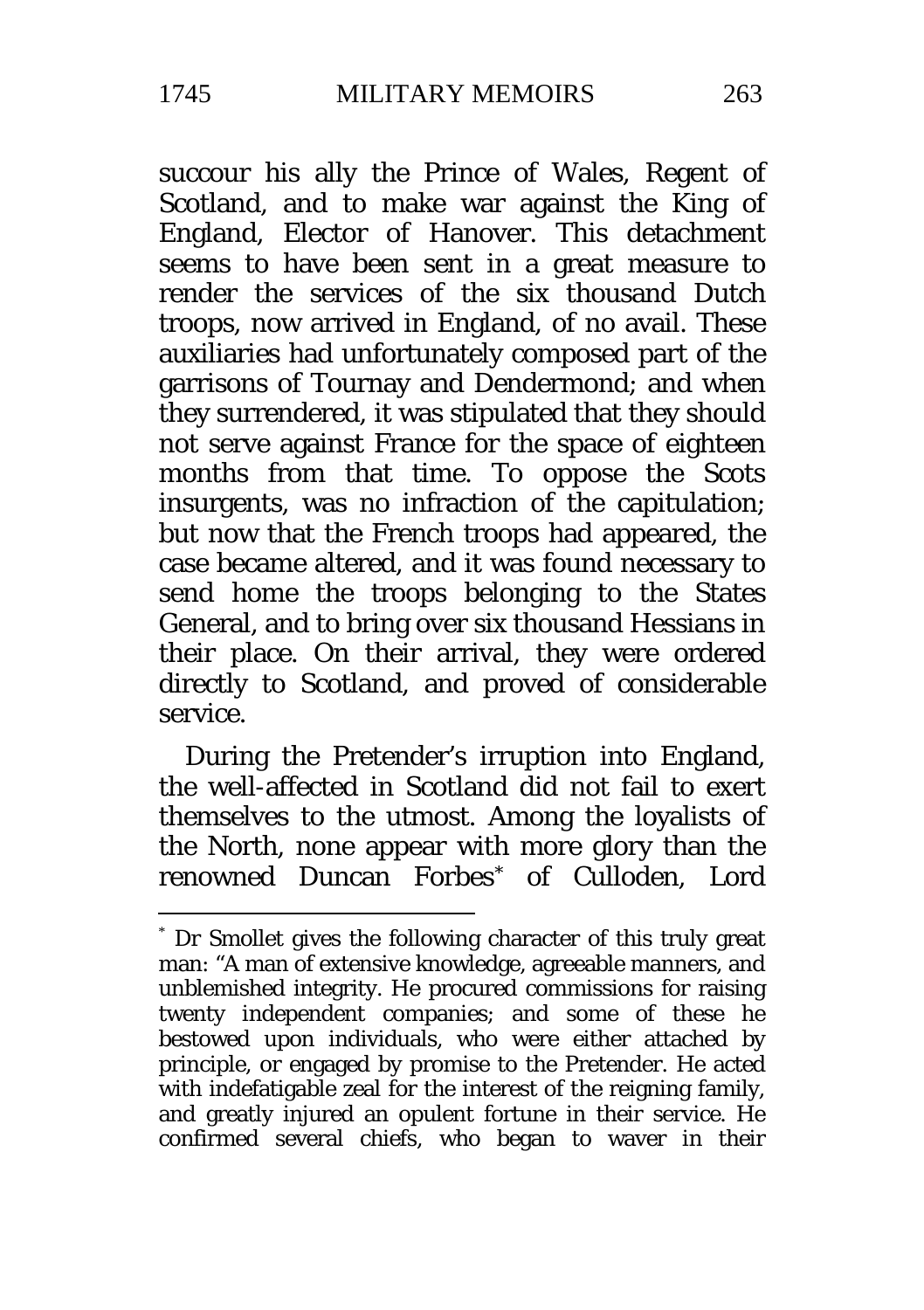President of the Court of Session in Scotland, who, to one of the ablest heads, added a fervent love for the constitution of his country. He knew the Highland chieftains well, and how to operate on them: and to him it was in a great measure owing, that many more did not join in the rebellion; as likewise that many took up arms against the rebels. No man, in short, ever deserved better of his country than he did: he accompanied the Earl of Loudoun to Inverness, where he armed all the loyal Highlanders. Their presence in that country prevented a multitude of disaffected persons, under Lord Lewis Gordon and Lord Lovat's son, from marching to the assistance of the rebels in England. The correspondence he held with that arch traitor Lord Lovat, shews his penetration, and that all the art of that dissembling man was seen through by him.

We will now return to the rebels before Carlisle. of which city they had made themselves masters in a few days; and notwithstanding the Pretender had certain intelligence, that Marshall Wade had an army superior to his in Yorkshire, and that the

-

principles: some he actually converted by the energy of his arguments, and brought over to the assistance of the Government, which they had determined to oppose; others he persuaded to remain quiet, Without taking any share in the present troubles. Certain it is, this gentleman, by his industry and address, prevented the insurrection of ten thousand Highlanders, who would otherwise have joined the Pretender, and therefore he may be said to have been one great cause of that Adventurer's miscarriage." Smollet's Hist, of England, Book II. pages 153*,* and 154.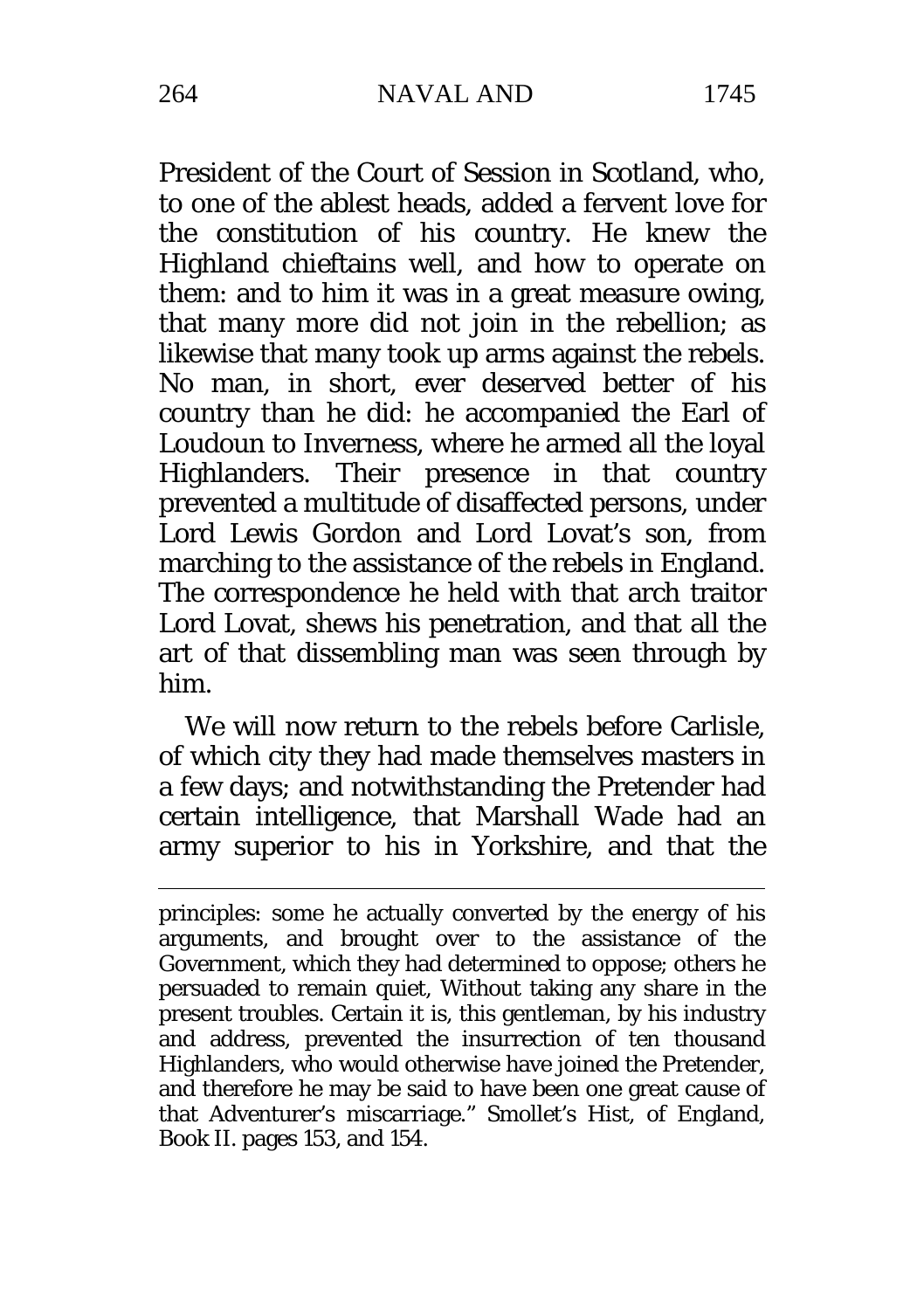British troops were arrived from Flanders, with the Duke of Cumberland at their head, yet, from the hopes entertained by him of a powerful invasion from France in the south of England, and a general rising of his friends, both in England and Wales, he resolved to continue his route towards the capital.

Government had now recovered from the<br>nsternation which the rebellion, and the consternation which the rebellion. unexpected defeat at Prestonpans, had thrown them into. A regular plan of defence was laid down, and able officers appointed to carry it into execution. Admiral Vernon was appointed to command in the Downs, with a powerful squadron, to watch the motions of the French at Dunkirk and Calais; and he occasionally detached squadrons under the command of Commodores Smith, Knowles, and Townshend, whose activity was the means of intercepting many vessels with troops and ammunition, destined for the rebels in Scotland. Commodore Boscawen commanded at the Nore, as did Commodore Mostyn at Plymouth; and a strong squadron was kept cruizing in the Channel under Admiral Martin. Rear-Admiral Byng was detached with a squadron to Scotland, where his cruizers greatly annoyed the rebels, and intercepted their supplies.

The Pretender continued to advance. At Manchester he was joined by a Mr Townley, a Roman Catholic gentleman, and about two hundred followers; and, on the 4th of December the rebels entered Derby. On their approaching so near to the capital, the King resolved to take the field. The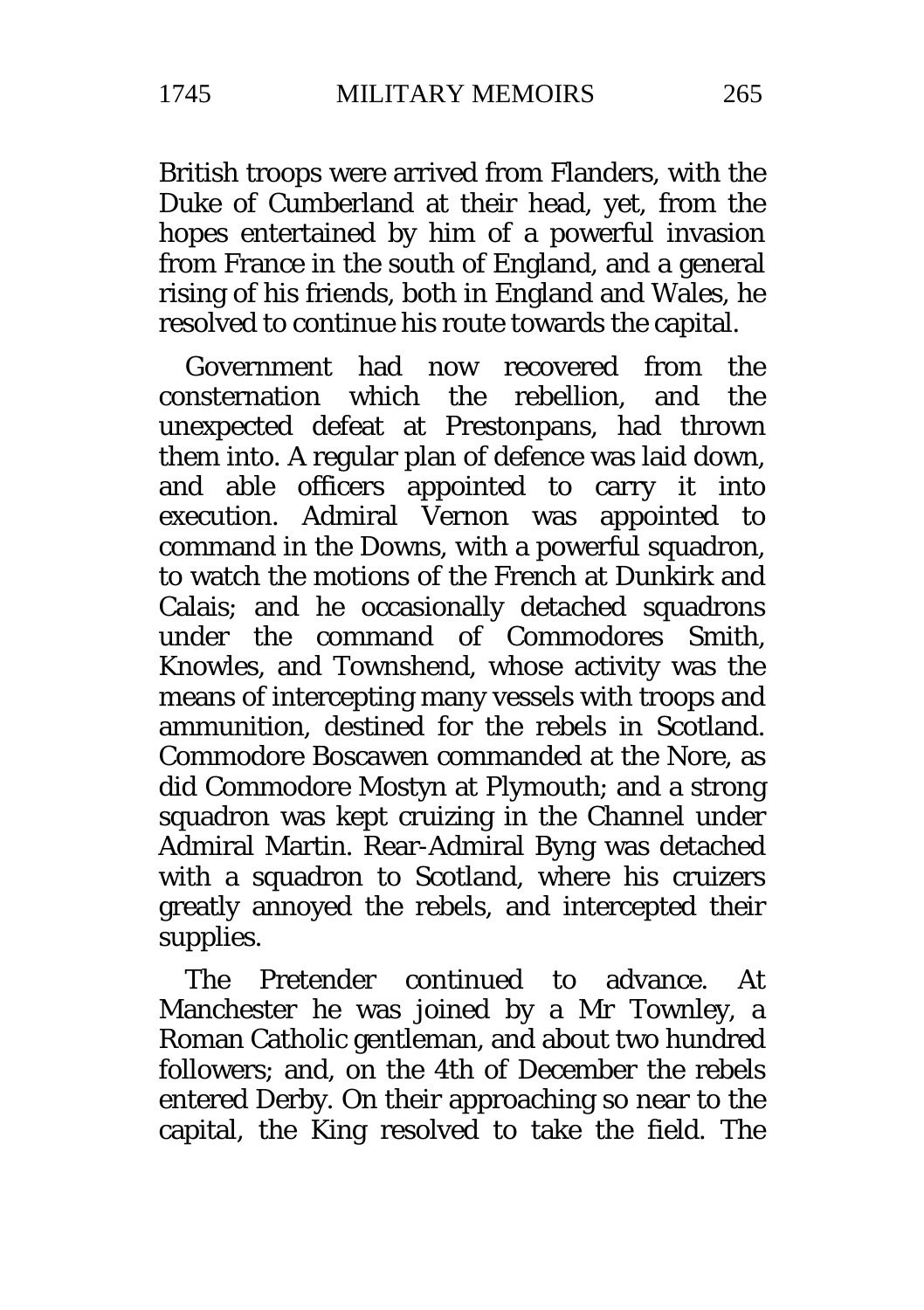volunteers of the city of London were incorporated into a regiment; and the gentlemen of the long robe engaged to fight under his Majesty, with the Judges, as officers at their head. The rebels made a halt for one day at Derby. Their army was much fatigued, and greatly disheartened that so very few had joined them. On this, Mr Cameron pressed the Prince to avow himself a Protestant, and go publicly to church; but so strongly rooted were the principles which had proved the ruin of his family, that he would not follow this salutary advice. At Derby, the rebels held a council of war, and debated, Whether to proceed on their route to London, or to retire into Scotland and wait for reinforcements? The latter opinion was adopted unanimously[\\*](#page-15-0).

The Scottish chieftains, hitherto unused to controul, grew jealous of each other, so that factions began to break out among them; and many were displeased at the partiality which the young Adventurer manifested towards the Irish who had accompanied him from France. The Pretender now perceived, when too late, that he was duped by France; and the disaffected in England, seeing no

-

<span id="page-15-0"></span><sup>\*</sup>The council of war, at Derby, was accidental. Most of the officers being at the Pretender's quarters, and taking into their consideration their situation, they were all unanimous in advising him to retreat, rather than come to an engagement, without the smallest probability of success, in which case, a defeat to his army there must have proved fatal. Lord George Murray's letter, Scots Magazine for June 1749.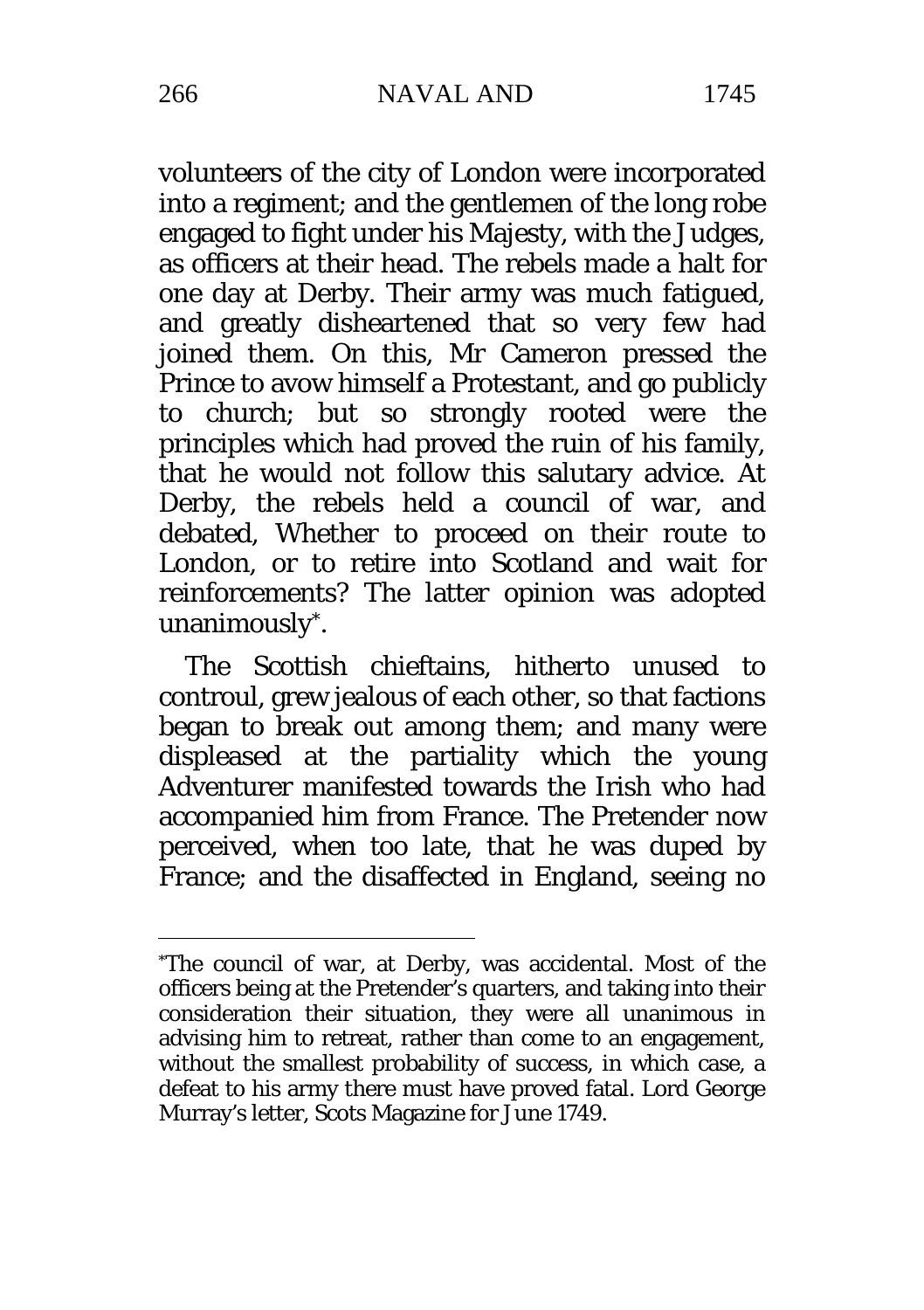probability of success, were too wise to take up in arms in so hazardous an enterprize. "While at Derby, he called for a glass of malt liquor, and drank to all his friends in England. "I have now done," says he, "as much for them, as they have done for me."

The rebels, after halting a day at Derby, began their retreat into Scotland with the greatest expedition. They had taken every precaution to conceal their design, by which they gained a good many miles in advance of the King's army, now commanded by his Royal Highness the Duke of Cumberland. As soon as the real design of the insurgents was known, the King's army was put in motion, to endeavour to cut off their retreat; but so rapid was their march, that it was late in the day, of the 18th of December, ere the cavalry could get up with their rear-guard, at the village of Clifton, within three miles of Penrith. The Duke caused some of the dragoons to dismount, and endeavour to dislodge the rebels from the village. The troops behaved extremely well: and, after a contest of an hour, the rebels were forced to retire. Their rearguard was, on this occasion, commanded by Lord George Murray; who finding his assailants were only the cavalry of the Duke's army, sent, it is said, notice thereof to the Pretender, and urged him to return with his army; assuring him, that with their numbers, they might certainly defeat the aforesaid cavalry, which would infallibly retard the motion of the King's army, and greatly facilitate the retreat of their own. This advice, however, was not approved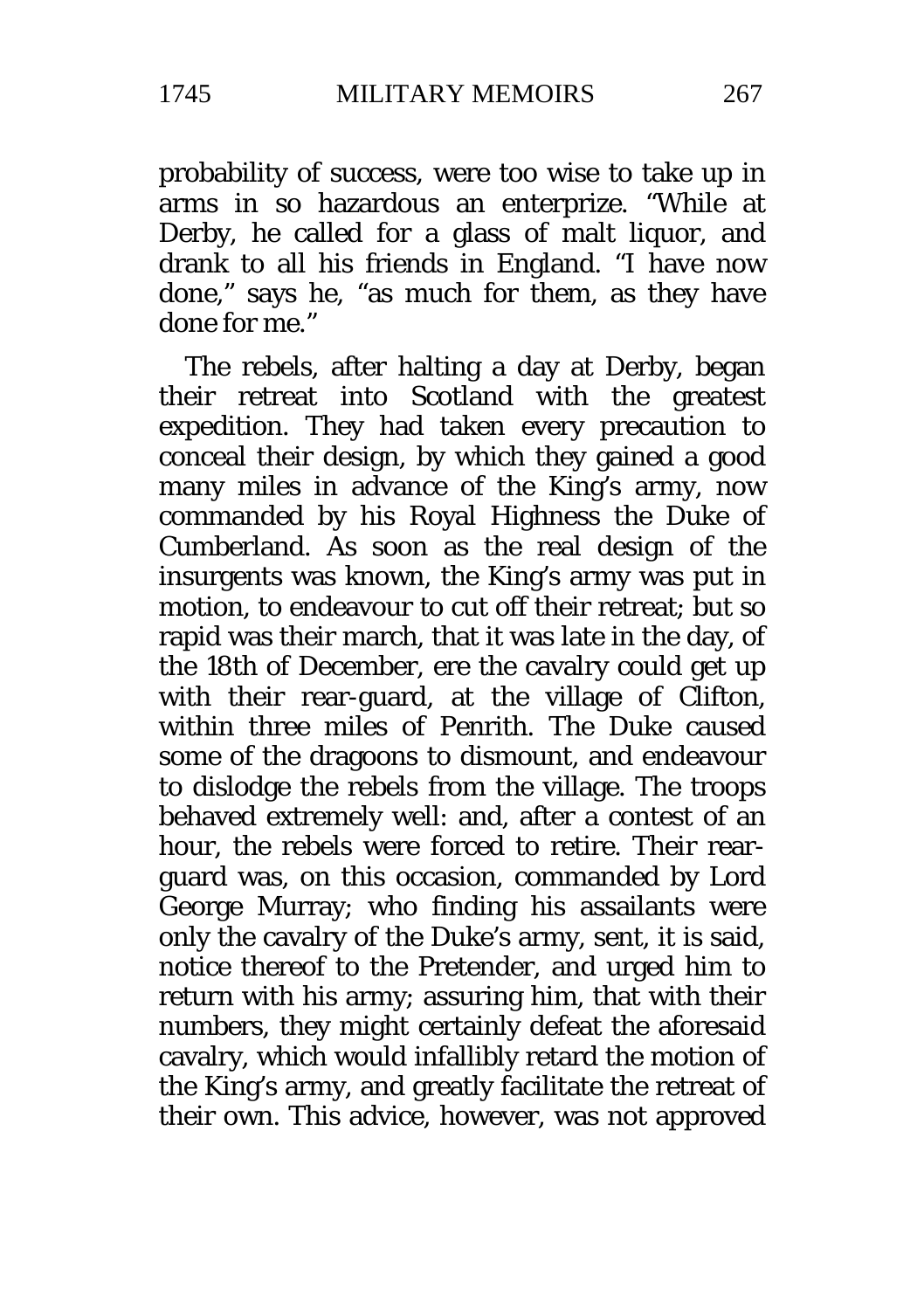of. On the return of the officer he had sent, he gave orders for a retreat. The loss on either side was inconsiderable. After leaving a garrison, and most of their cannon in Carlisle, the rebels entered Scotland in two columns, and continued their retreat with great diligence. One column marched by Lockerby and Moffat, the other by Dumfries; where they levied heavy contributions, and carried off hostages for what was not completed: they both reached Glasgow, the 25th of December. The rebels chose this route, not caring to go by Edinburgh, where there was a considerable military force, and which they must have beat, ere they could have established themselves in the city or its environs. The King's army halted a day at Penrith, they being greatly fatigued by forced marches; and afterwards resumed the pursuit of the rebels. Arriving in the neighbourhood of Carlisle, on the 20th, the Duke ordered that city to be invested; but could not open his batteries against it, until his battering cannon arrived from Whitehaven. In the mean time, the rebel garrison kept firing their cannon wherever they saw any of the King's troops. The cannon being arrived, the batteries soon silenced those of the rebels; who, on the 30th, were glad to surrender at discretion.

As soon as the King's troops had obtained possession of Carlisle, the Duke set out for London, in order to concert the proper measures for effectually crushing the rebellion. The army continued its route to Edinburgh, where it joined the forces assembled there; the command devolving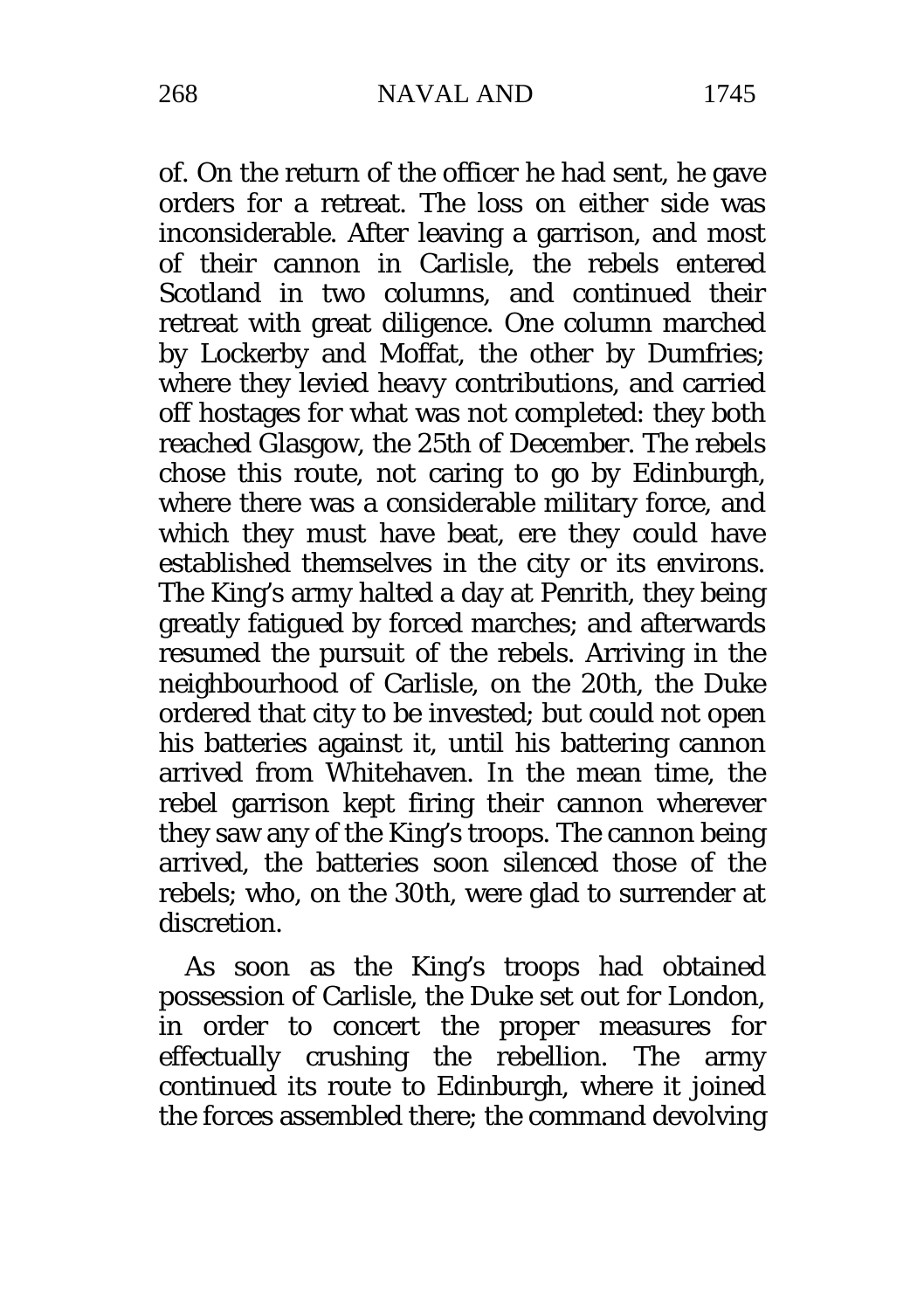on Lieutenant General Hawley. The rebels continued some little time at Glasgow, where they acted with great rigour, on account of the loyalty which that city had shewn, in raising a regiment for the service of Government while they were in England. They exacted heavy contributions in money and cloathing for their army; and as all the former could not be raised in the time allotted for it. they carried off some persons of rank as hostages. Some of the chieftains were so much exasperated against Glasgow, that, on quitting it, they resolved to set the city on fire. This design, however, it is said, was happily prevented by the interposition of Cameron of Lochiel and his brother. This was doing a very important service to the public, and, if true, ought not to have been overlooked.

What forces the rebels had in the north of Scotland, were now assembled, (together with their feeble reinforcements from France,) at Perth: and their whole army soon after formed a junction in the neighbourhood of Stirling. They blockaded the castle of that place, until their cannon arrived.

General Hawley being now at the head of a considerable military force, advanced as far as Falkirk, to observe the motions of the rebels; who being joined by their associates from the north, resolved to give battle to the Royal army. They had several men of rank among them, who knew every inch of ground in the neighbourhood of the place where they then were, and conducted them round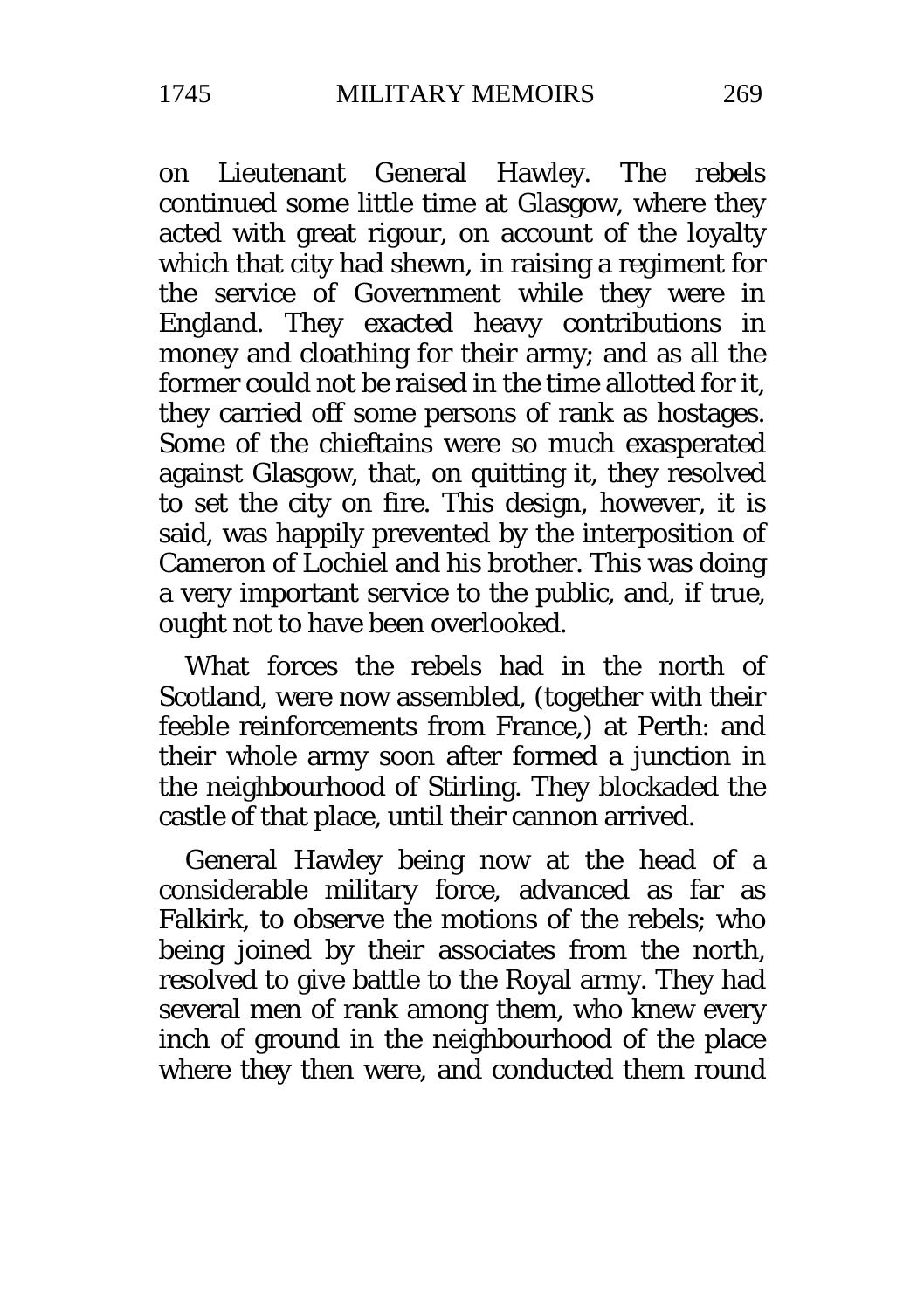some hills[\\*](#page-19-0), almost unperceived by General Hawley, to a rising ground about a mile above the town of Falkirk. By this position, they would have had it in their power, either to have attacked the King's army at a great disadvantage, or to have got between them and Edinburgh, and by that means have cut off their supplies. On perceiving the intention of the rebels, General Hawley immediately changed his position, and marched up the rising ground to attack them. While his infantry was forming, and the artillery coming up, he ordered some cavalry to charge them. But the rebels advancing with great<br>briskness, the dragoons were thrown into dragoons were thrown into confusion, and fled. The terror they were struck with, seized on the other troops, and a general route took place. A heavy rain beat in the faces of the King's forces, which not only prevented them from seeing the enemy, but so greatly damaged their powder, that their fire-arms became of little use. This the rebels foresaw would be the case, which induced them to take the circuit they did, in order to have the wind at their backs. The commanding officer of the King's artillery fled among the first; and the defeat would have been complete, had it not been for the efforts of Major-General Huske, and Brigadier-General Mordaunt, who rallied two regiments of dragoons, and two of infantry; making, at the same time such resistance to the enemy, as checked their progress, put a stop to their pursuit, covered the retreat of the troops, and even enabled them to bring off some of the cannon. But for this,

-

<span id="page-19-0"></span><sup>\*</sup> On the 17th of January 1746.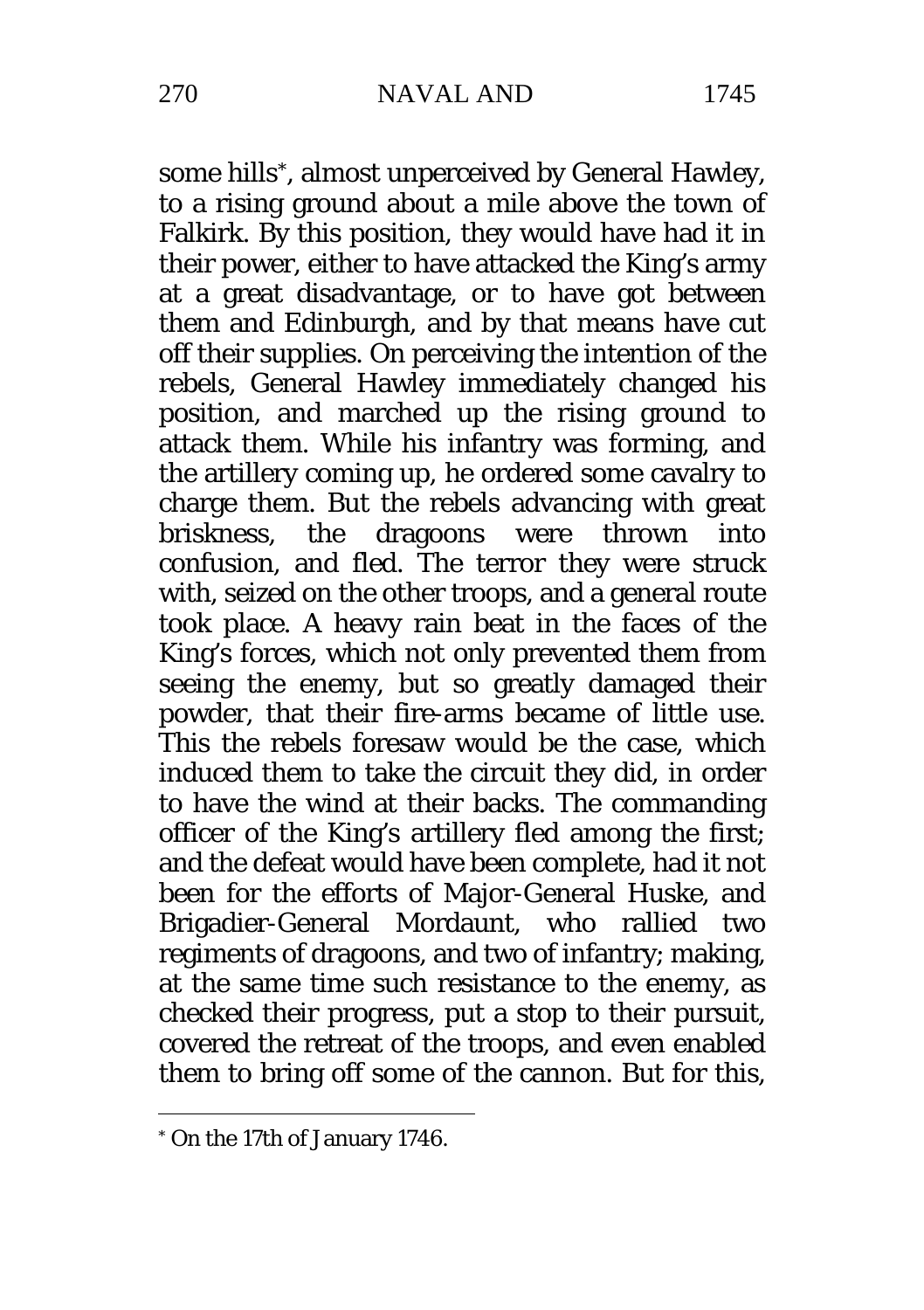the whole army would have been cut to pieces.

General Hawley, when he saw the confusion become general, sent orders to set fire to the tents, which were still un-struck in the camp; yet the order was not so completely executed, but that most of them, as well as of the cannon and stores, fell into the hands of the rebels. Fortunately, the reduction of Stirling castle appeared to them of much greater importance than following up the victory they had so very easily obtained; and they lost no time in forming the siege. The King's army retreated to Linlithgow, and soon after was cantoned in and about Edinburgh.

In this hopeless situation were things when his Royal Highness the Duke of Cumberland arrived in Scotland, January 30th, to take the command of the troops. His presence infused fresh spirits into the friends of Government, and a damp into those of the disaffected. The rebels before Stirling castle would not believe it; and threatened to punish any person who dared to assert, that the Duke of Cumberland was arrived in Scotland to take on him the command of the army. But they were speedily convinced of its truth: for, so soon as all the necessary stores were arrived, his Royal Highness put the army in motion, with a design to give the rebels battle, or force them to raise the siege of Stirling castle, still most gallantly defended by Major-General Blakeney.

No sooner did the rebels learn that the King's troops were advancing, than they resolved to retreat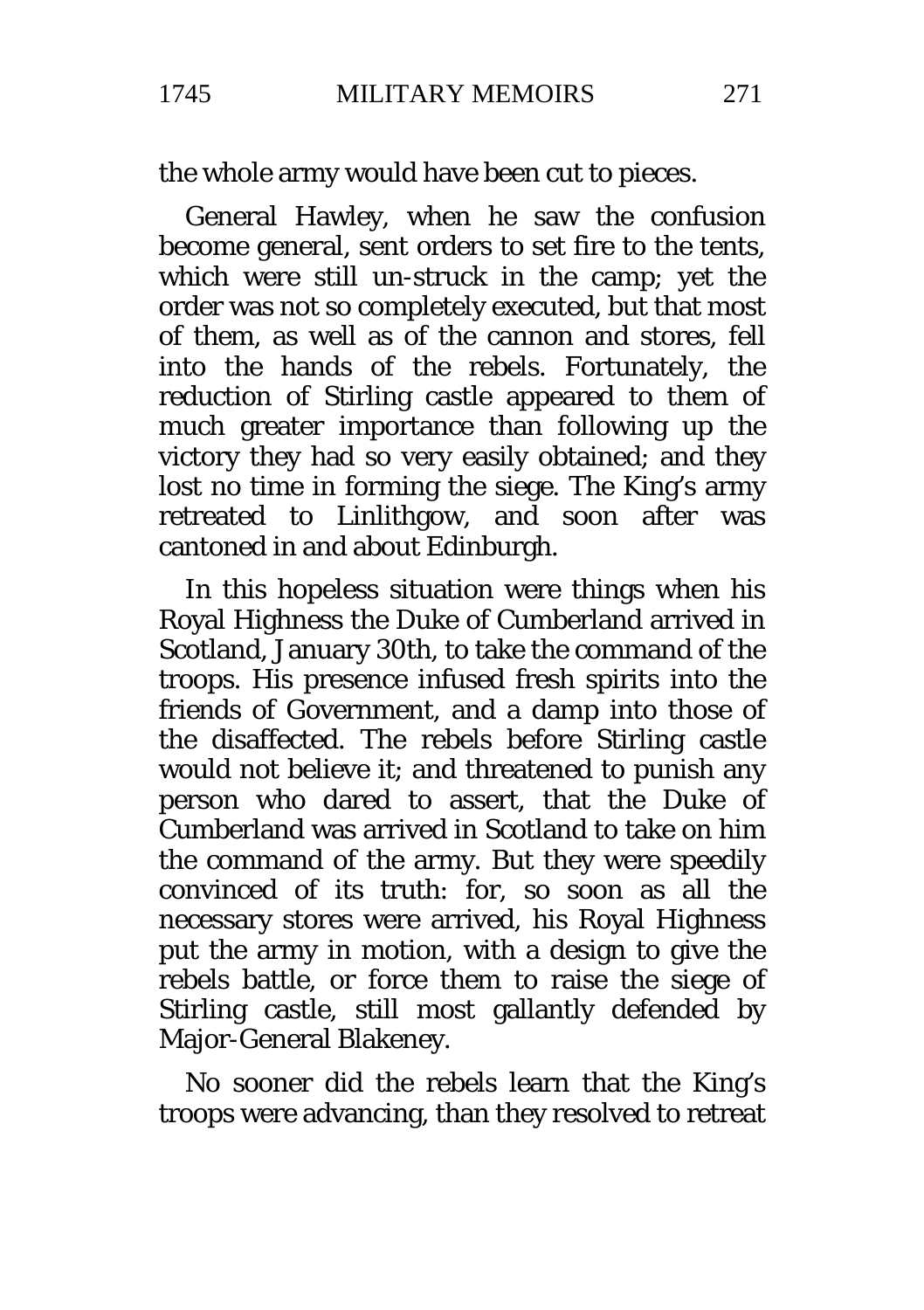northwards, with all expedition. They blew up the church of St Ninians, in which was their chief magazine of powder; raised the siege of Stirling castle, and set out for Perth, where their army divided; part of them taking the Highland road, while the rest marched by Aberdeen; giving out,

that they expected great reinforcements from France, and that they would wait for the King's forces on the banks of the river Spey.

The King's army arrived at Stirling on the 2d of February; and as soon as the bridge across the Forth was repaired[\\*,](#page-21-0) the army was put in motion, and reached Perth and its neighbourhood on the 5th and 6th. The Duke finding that the rebels had withdrawn all their posts in the low country, pursued such measures as would effectually prevent them giving him the slip, and returning to the South, through the Highlands. While he was advancing northwards, by the coast road, a strong garrison was placed in Stirling castle. Some dragoons and infantry were stationed at Perth, under the command of the Earl of Crawfurd, whither the Hessian troops, now arrived in Leith roads, were ordered to repair, and act under his Lordship's orders. Detachments were ordered from Perth, to secure the strong passes, such as Blair in Athol,  $\&c$ 

The army was divided into two columns, and set

<u>.</u>

<span id="page-21-0"></span><sup>\*</sup> The rebels had broke down some of the arches of this bridge, to retard the march of the King's forces, then in pursuit of them.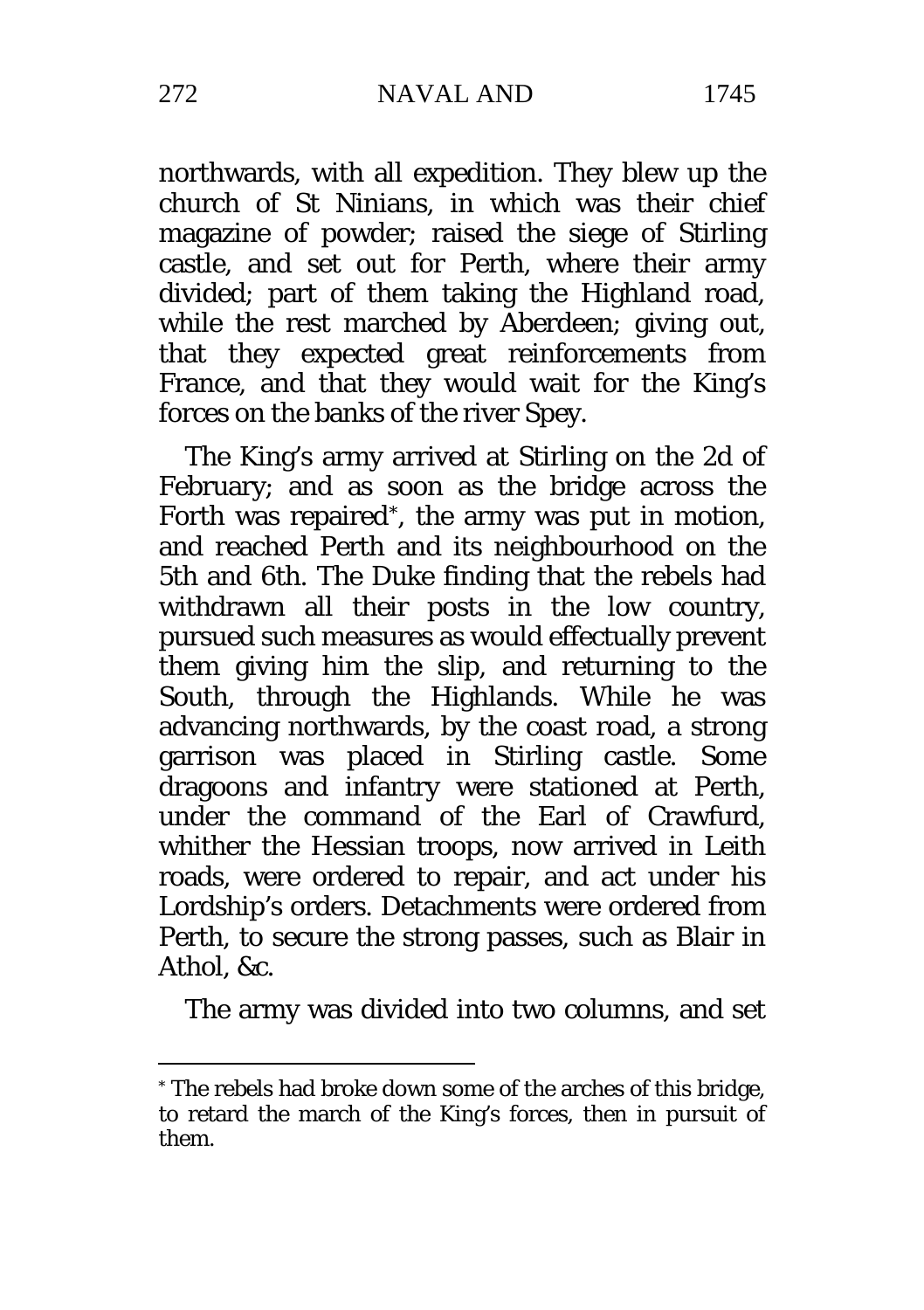out in pursuit of the rebels. The first, led by the Duke, marched by Dundee; and the second, led by the Earl of Albemarle, went by Cupar-of-Angus; both columns to unite near Aberdeen. This was deemed the most eligible plan; as by it the army could receive whatever necessaries they stood in need of from the fleet, which wailed along the coast, and advanced northward with them.

The Royal army arrived safe at Aberdeen the 25th, as the rebels did in the neigbourhood of Inverness, the 18th. The Earl of Loudoun not having sufficient force to make head against the united army of the rebels, put a strong garrison into Fort George at Inverness, under the command of Major Grant, (who made a very poor defence), and, with the rest of his forces, he then retreated into Ross-shire; Lord President Forbes going along with him.

While his Royal Highness was refreshing his army at Aberdeen, the rebels made several successful expeditions. They soon prevailed on Major Grant to surrender Fort George to them; on which they sent a party, under Lord George Murray, and Lord Nairn, as far as Blair in Athol, with a view to seize on the castle, to raise recruits, and to procure provisions. Sir Andrew Agnew, with a handful of men, defended the castle, until he and his men were reduced to eat horses flesh. He was relieved after sixteen days close siege, by a detachment of the King's troops and Hessians, under the Earl of Crawfurd, who obliged the rebels to retire.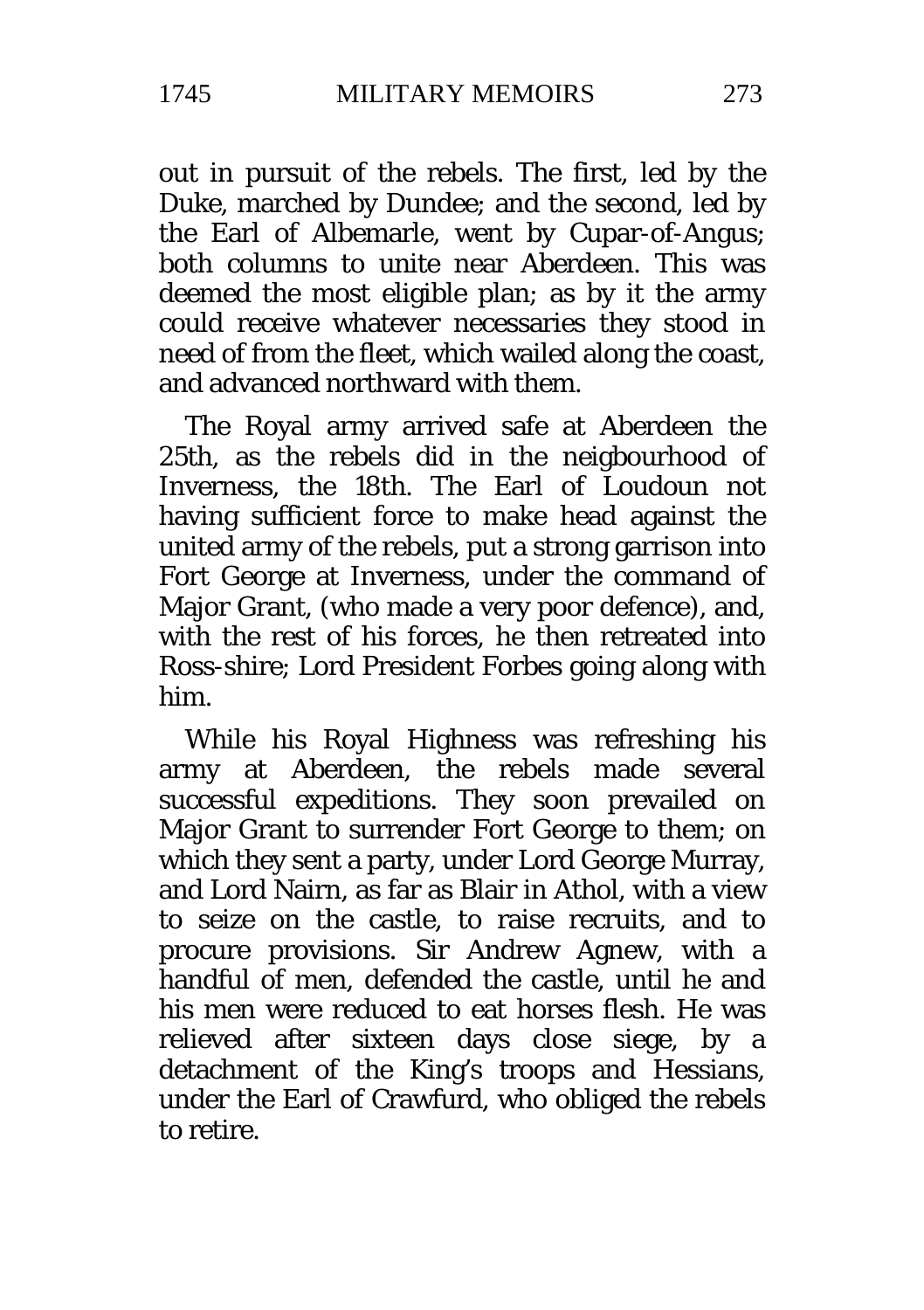Another party was sent against Fort Augustus,<br>hich Maior Wentworth most shamefully which Major Wentworth most surrendered to them. The stores they found therein, proved a most seasonable supply; and flushed with their success, they proceeded to lay siege to Fort William. General Campbell suspecting their design, procured a reinforcement of troops, which were thrown into the place; and Captain Scott made so gallant a defence, that they were forced to raise the siege, and retire to Inverness.

Another expedition was sent against the Earl of Loudoun. They collected together all the boats they could; and, the weather being extremely foggy, they, unperceived by the King's ships, ferried over into Ross-shire about two thousand men under the command of die Duke of Perth and the Earl of Cromarty. They surprised some companies of the Earl of Loudoun's regiment at Tain, who did not expect any attack from that quarter. Lord Loudoun and the Lord President Forbes being up the country, escaped them. Lord Loudoun afterwards collected the few forces he had, and retreated with them first into Sutherland, and afterwards into the island of Sky, where he was of considerable use, by hindering any recruits or provisions going to the rebel army from that place. The Earl of Cromarty seized on the castle of Dunrobin, belonging to the Earl of Sutherland; while the Duke of Perth rejoined the rebels. This was the last of the rebels successes; and the time drew near, when the scene of affairs was to receive a change, and peace and happiness to be restored to the country.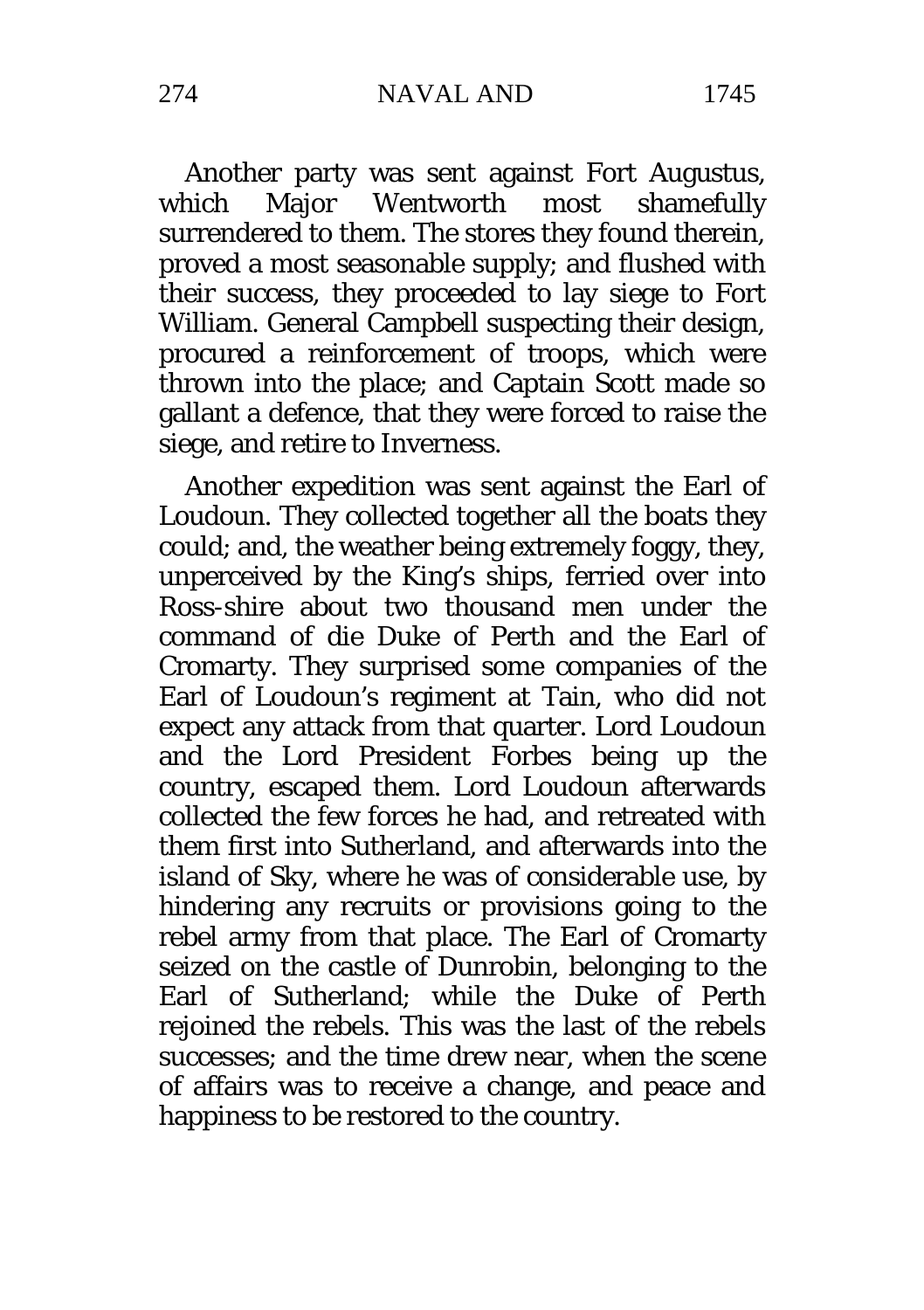His Royal Highness, while at Aberdeen, was joined by the Duke of Gordon, and many other wellaffected noblemen and gentlemen. The army was put in motion on the 6th of April, and, on the 12th, arrived on the banks of the river Spey. There it was expected the rebel army would make a stand, and endeavour to hinder the King's forces from passing that rapid river. Every thing was in their favour. The river being deep and rapid, the cavalry would there have been unable to act against them; but their whole conduct shewed, that subordination and good counsel did not reign among them. The army passed the river unmolested, and encamped on its western banks; and, next day, marched and encamped a little beyond the town of Elgin. On the 14th they marched to Nairn, and encamped: they halted the 15th. The rebels formed a design to endeavour to surprise the King's army before daybreak on the 16th; being of opinion, that the preceding day having been the anniversary of the Duke of Cumberland's birth, they conceived hopes, from that circumstance, that the troops might be off their guard, or perhaps intoxicated with liquor, from celebrating that event. For this purpose, they actually put their army in motion, and advanced several miles on the road to Nairn; but they either set out at too late an hour, or the badness of the road had protracted the time beyond their calculations. They found that it would be day ere they could attack the out-posts of the King's army, and consequently that the whole would be alarmed, and ready to receive them, by the time they reached the Royal camp. On this they relinquished the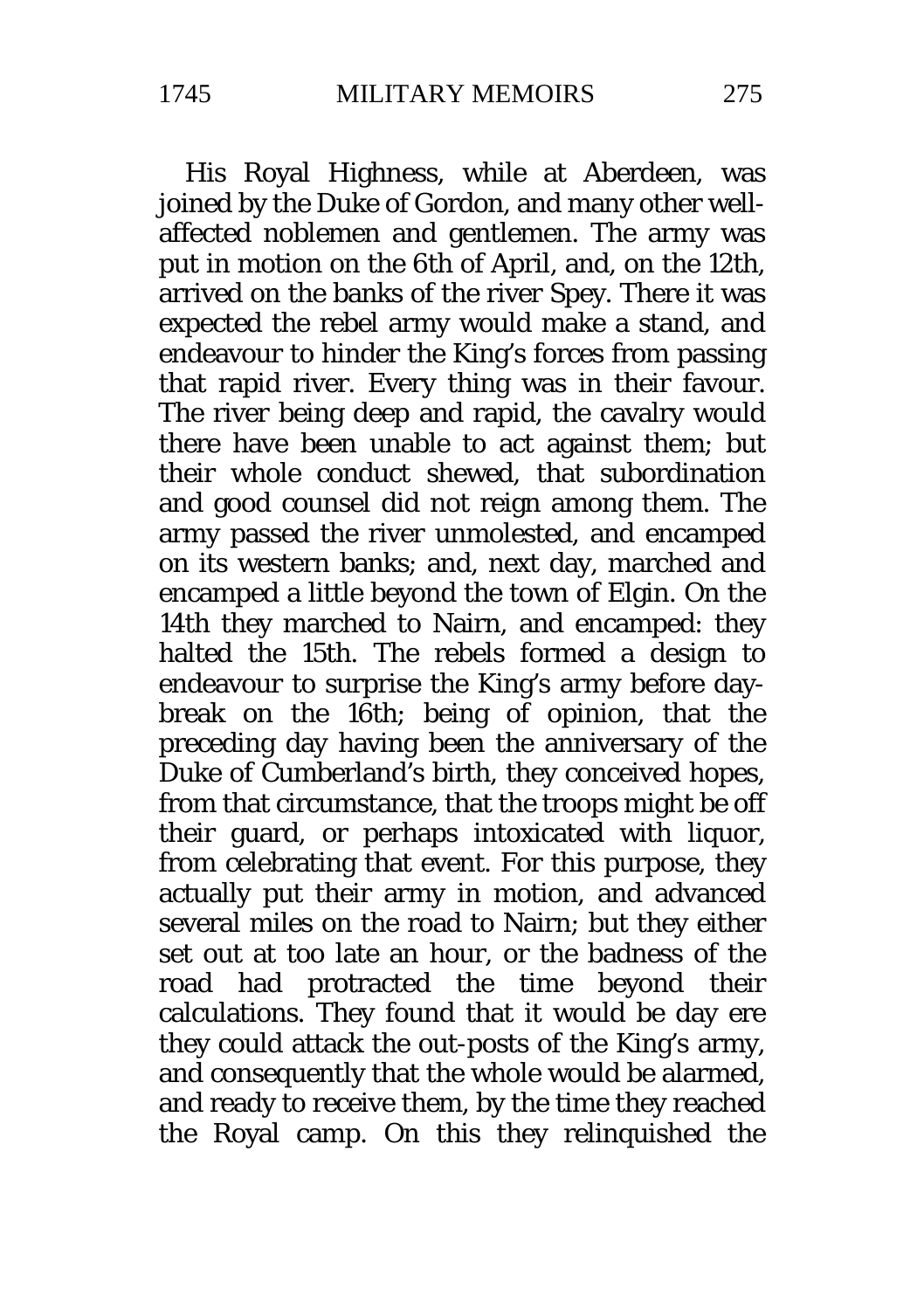276 NAVAL AND 1745

enterprize, and returned to their former ground, about nine o'clock, on Drummossie muir, near Culloden House, about three miles from the town of Inverness, where they resolved to wait the approach of the King's army, and give it battle[\\*.](#page-25-0)

Early in the morning of the 16th of April, the Duke put his army in motion; and, from the intelligence he received that the rebels waited for him, he so arranged his troops, that they could, on the shortest notice, form in order of battle. About noon, he came in sight of the rebel army, drawn up in thirteen divisions. He kept advancing until he had a distinct view of them, when he made some few alterations in his original plan of attack. A little before one in the afternoon, the Duke of Cumberland's cannon began to fire; which being extremely well served and pointed, did very great execution. Those of the rebels, on the contrary, were remarkably ill served, and did little or no execution. As the King's army kept advancing, the rebels made a most furious attack on its left wing, where Barrell's regiment was posted. They were received with great firmness. Being supported by the fire of the second line, the rebels were checked; and the cavalry charging them briskly at the same time, their troops were broken. The left wing of the rebel army being likewise successfully attacked, the whole gave way; and in less than half an hour they were totally defeated, and fled with the greatest

-

<span id="page-25-0"></span><sup>\*</sup> Extracted from an account of this affair by Lord George Murray, and published in the Scots Magazine for June 1749.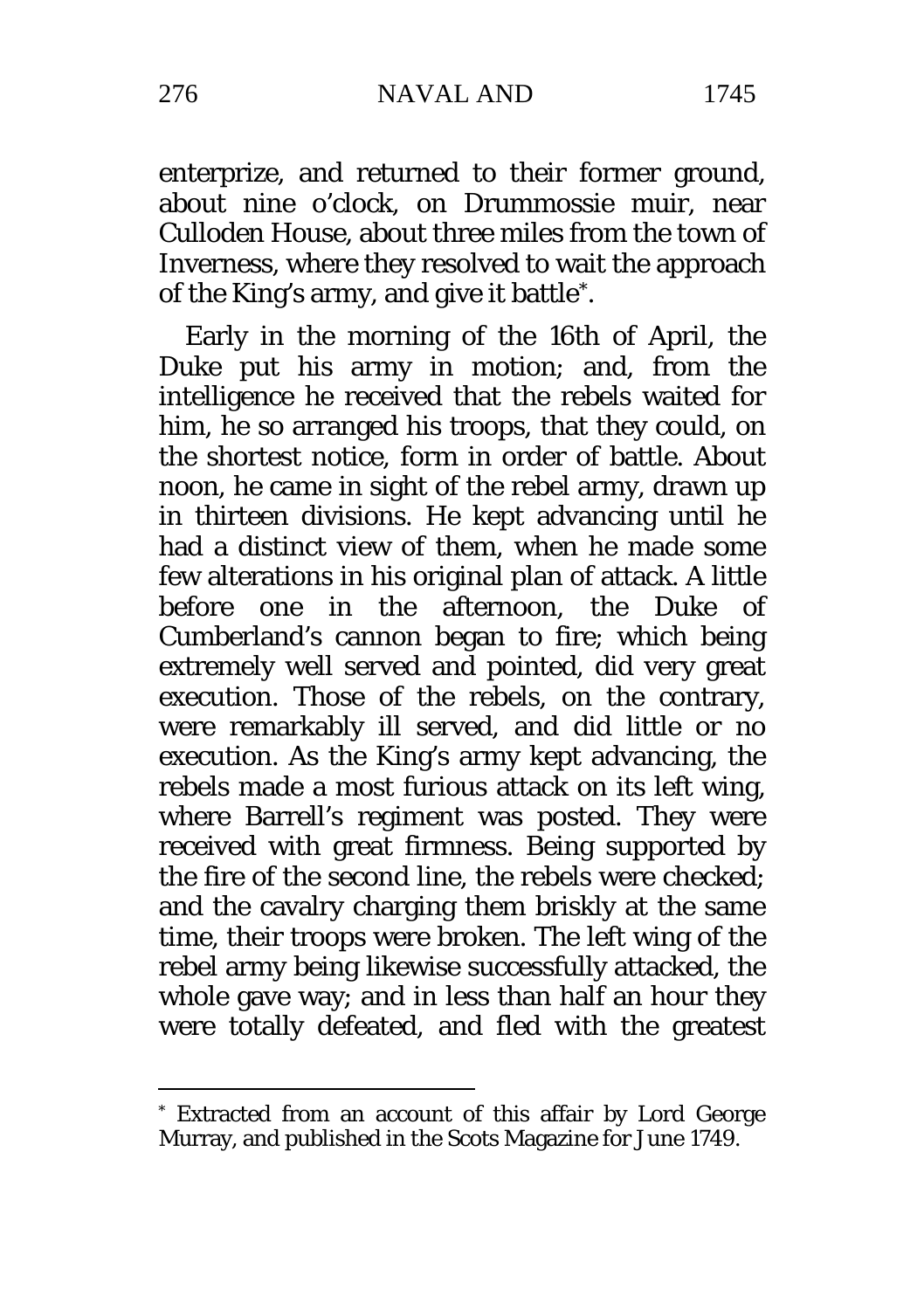### precipitation towards the town of Inverness. About eight hundred of them were killed in the action, and about four hundred more in the pursuit.

The Pretender, with some few followers, made for the house of Lord Lovat, who came out to meet him. But when he was informed of the fate of the day, the hoary traitor, so far from affording the unhappy fugitive any consolation, or condoling with him on the occasion, felt only for himself; and he had even the brutality to insinuate, that the misfortune which had happened was owing to a want of resolution, in not leading the troops on to battle; at the same time, imputing his own impending ruin to his attachment to the House of Stuart.

The Pretender reached the Western Islands, and there, eluded the most active and vigilant pursuit. The hardships he underwent, and the frequent and narrow escapes which he made, are scarcely to be paralleled. The reward offered by Government of 30,000l. for apprehending him, was a circumstance well known; yet such was the fidelity of the persons to whom he intrusted himself, although poor and wretched in the extreme, that they kept his secret, and never betrayed or forsook him.

After suffering the greatest distress from cold, hunger, and fatigue, he was, on the 20th of September, taken on board a French privateer. called the Bellona, sent on purpose from St Malo[\\*](#page-26-0),

<u>.</u>

<span id="page-26-0"></span><sup>\*</sup> The vessel was sent by young Sheridan, and some of the Pretender's Irish adherents, and conducted to Moidart by Colonel Warren of Dillon's regiment. With the young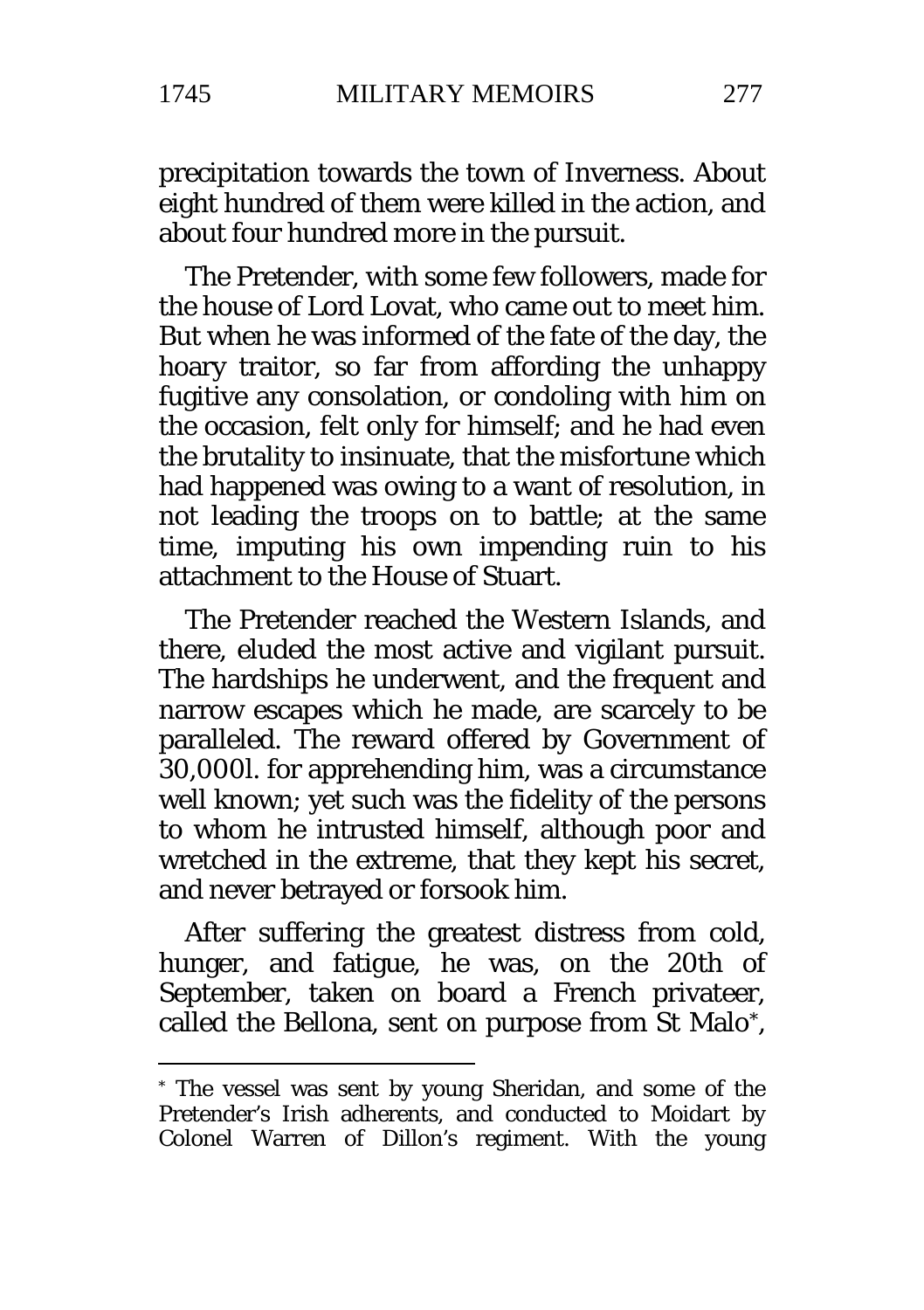which conveyed him to France.

The Earl of Kilmarnock, Lord Balmerino, and many other persons of rank, were made prisoners on the field of battle, or in the pursuit, together with upwards of a thousand men. The loss which the King's troops sustained in the action, was very inconsiderable; and no officer of rank was killed, except Lord Robert Ker, a captain, son of the Marquis of Lothian, in Barrel's regiment. What rendered the battle of Culloden still more complete, was, that on the day on which it was fought, the loyal Clans of Sutherland and Mackay attacked the castle of Dunrobin, when, after a stout resistance, the Earl of Cromarty, his son Lord Macleod, and their adherents, were made prisoners: this completely crushed the rebellion. A few days after the victory, his Royal Highness the Duke was joined

-Adventurer embarked Cameron of Lochiel and his brother, and some others. Having sent notice to all his friends within his reach, of the opportunity that now offered to them of escaping, all availed themselves of it who could. They put to sea immediately; and on the 29th arrived at Roscou, (a small port in Britanny, near Morlaix) after a pleasant voyage, but not without great risk, as a squadron of British ships of war was at that time cruizing in the Channel. Two large French privateers of force came to an anchor in Loch Nouay, on the coast of Lochaber, the end of April. There they were discovered by Captain Noel of the Greyhound, of twenty guns, who being joined by the Baltimore and Terror sloops, attacked them in the Loch; but the enemy's ships were of such superior strength, that they were obliged to retire. The Duke of Perth, (who died on his passage), his brother, and many other of the rebel Chiefs, embarked on board these privateers, and escaped to France.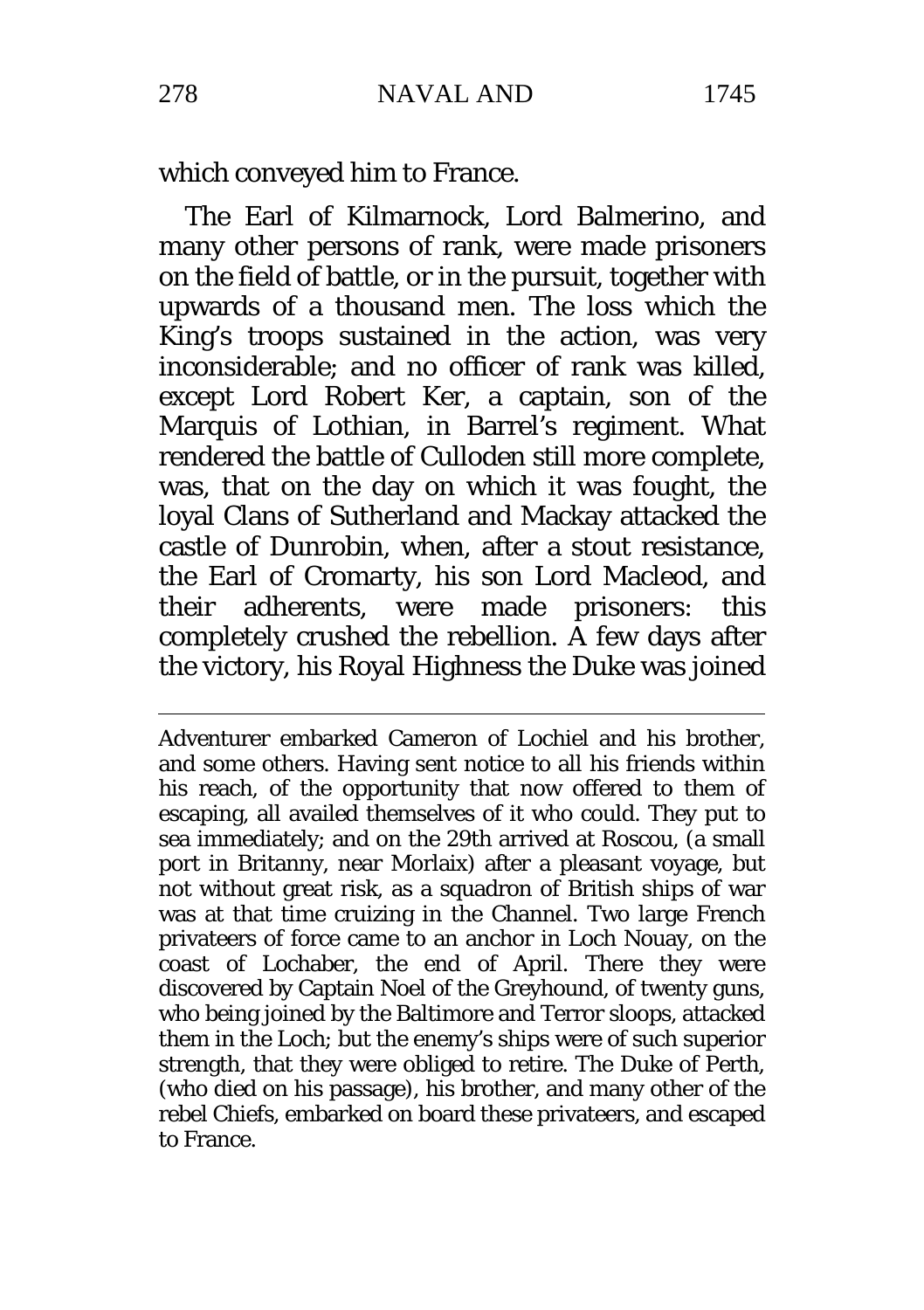by the Earls of Sutherland and Loudoun, and the Lord President Forbes. They had heard of his advancing with his army from Aberdeen, and were hastening to give him all the assistance in their power.

It is to be wished, that a veil could be thrown over the measures which were pursued for extinguishing the rebellion after the battle of Culloden. Glorious would it have been for Great Britain, had the advice of the illustrious and humane Forbes been followed! Mercy is ever the attribute of, and attendant on great minds. On this occasion, it would have accomplished, what an unrelenting severity served only to rivet and confirm. Jacobitism would not only have been annihilated, but the affections of the adherents of the House of Stuart would have been transferred to the House of Hanover. It is to be lamented, that the great Forbes lived at a season when hood-winked faction had but too much influence. Had he lived in times like the present, his meritorious services had probably been distinguished by a seat in the great hereditary council of the nation.

That true patriot, Archibald Duke of Argyle, followed up the plan originally laid by President Forbes. In the year 1756, he laid the axe to the root of Jacobitism, forming the disaffected Highlanders into good and loyal soldiers, who made themselves conspicuous for their bravery, and rendered the most important services to Great Britain, in every quarter of the globe.